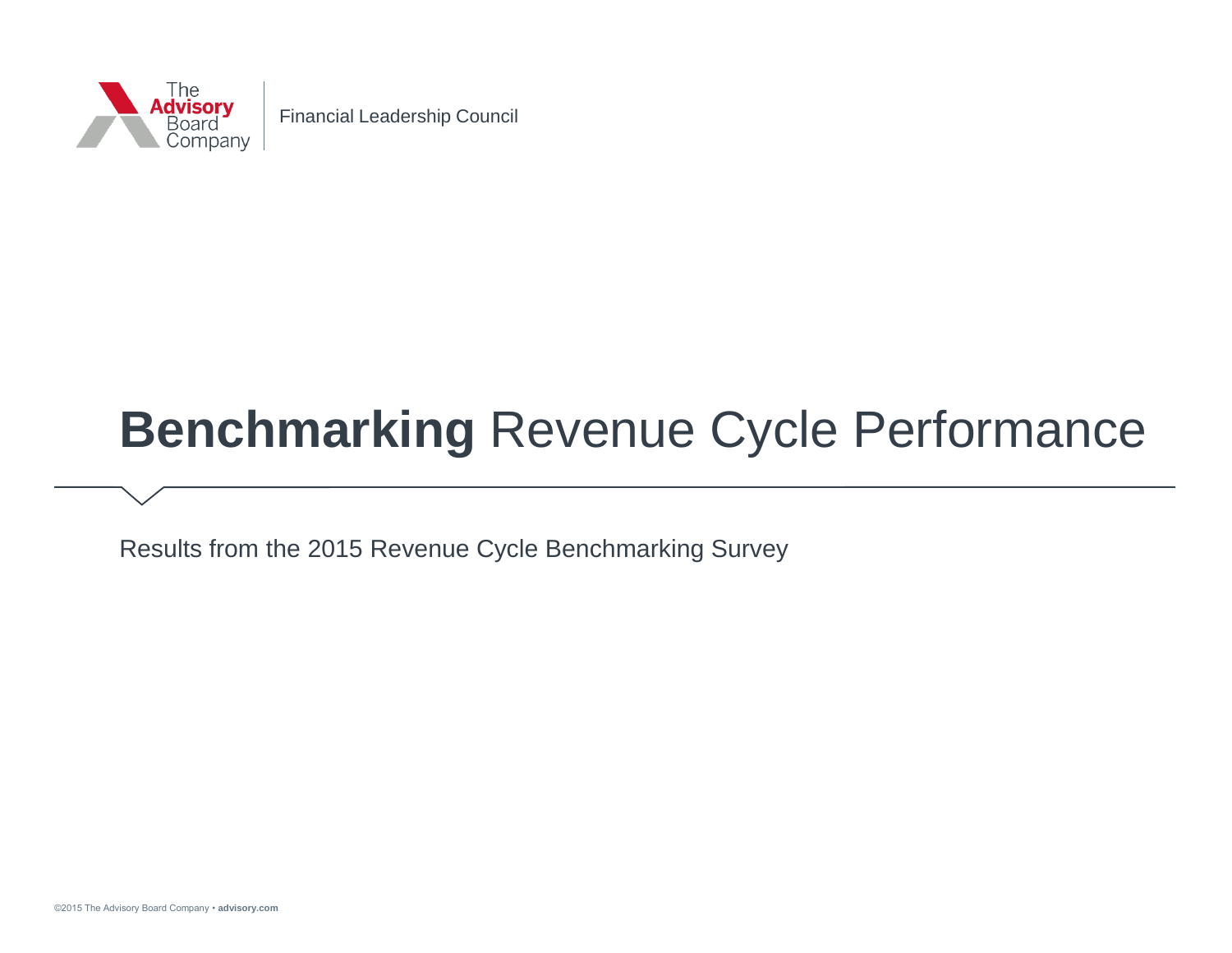### Financial Leadership Council

### Project Director

Rebecca Gerr

#### Contributing Consultants Alex Guambana

#### Lulis Navarro

Adam Paul

#### Design Consultant Christina Lin

#### Practice Manager Eric Fontana

### Managing Director

Christopher Kerns

#### **LEGAL CAVEAT**

The Advisory Board Company has made efforts to verify the accuracy of the information it provides to members. This report relies on data obtained from many sources, however, and The Advisory Board Company cannot guarantee the accuracy of the information provided or any analysis based thereon. In addition, The Advisory Board Company is not in the business of giving legal, medical, accounting, or other professional advice, and its reports should not be construed as professional advice. In particular, members should not rely on any legal commentary in this report as a basis for action, or assume that any tactics described herein would be permitted by applicable law or appropriate for a given member's situation. Members are advised to consult with annropriate professionals concerning legal, medical, tax, or accounting issues, before implementing any of these tactics. Neither The Advisory Board Company nor its officers, directors, trustees, employees and agents shall be liable for any claims, liabilities, or expenses relating to (a) any errors or omissions in this report, whether caused by The Advisory Board Company or any of its employees or agents, or sources or other third parties, (b) any recommendation or graded ranking by The Advisory Board Company, or (c) failure of member and its employees and agents to abide by the terms set forth herein.

The Advisory Board is a registered trademark of The Advisory Board Company in the United States and other countries. Members are not permitted to use this trademark, or any other Advisory Board trademark, product name, service name, trade name, and logo, without the prior written consent of The Advisory Board Company. All other trademarks, product names, service names, trade names, and logos used within these pages are the property of their respective holders. Use of other company trademarks, product names, service names, trade names and logos or images of the same does not necessarily constitute (a) an endorsement by such company of The Advisory Board Company and its products and services, or (b) an endorsement of the company or its products or services by The Advisory Board Company. The Advisory Board Company is not affiliated with any such company.

#### **IMPORTANT: Please read the following.**

The Advisory Board Company has prepared this report for the exclusive use of its members. Each member acknowledges and agrees that this report and the information contained herein (collectively, the "Report") are confidential and proprietary to The Advisory Board Company. By accepting delivery of this Report, each member agrees to abide by the terms as stated herein, including the following:

- 1. The Advisory Board Company owns all right, title and interest in and to this Report. Except as stated herein, no right, license, permission or interest of any kind in this Report is intended to be given, transferred to or acquired by a member. Each member is authorized to use this Report only to the extent expressly authorized herein.
- 2. Each member shall not sell, license, or republish this Report. Each member shall not disseminate or permit the use of, and shall take reasonable precautions to prevent such dissemination or use of, this Report by (a) any of its employees and agents (except as stated below), or (b) any third party.
- 3. Each member may make this Report available solely to those of its employees and agents who (a) are registered for the workshop or membership program of which this Report is a part, (b) require access to this Report in order to learn from the information described herein, and (c) agree not to disclose this Report to other employees or agents or any third party. Each member shall use, and shall ensure that its employees and agents use, this Report for its internal use only. Each member may make a limited number of copies, solely as adequate for use by its employees and agents in accordance with the terms herein.
- 4. Each member shall not remove from this Report any confidential markings, copyright notices, and other similar indicia herein.
- 5. Each member is responsible for any breach of its obligations as stated herein by any of its employees or agents.
- 6. If a member is unwilling to abide by any of the foregoing obligations, then such member shall promptly return this Report and all copies thereof to The Advisory Board Company.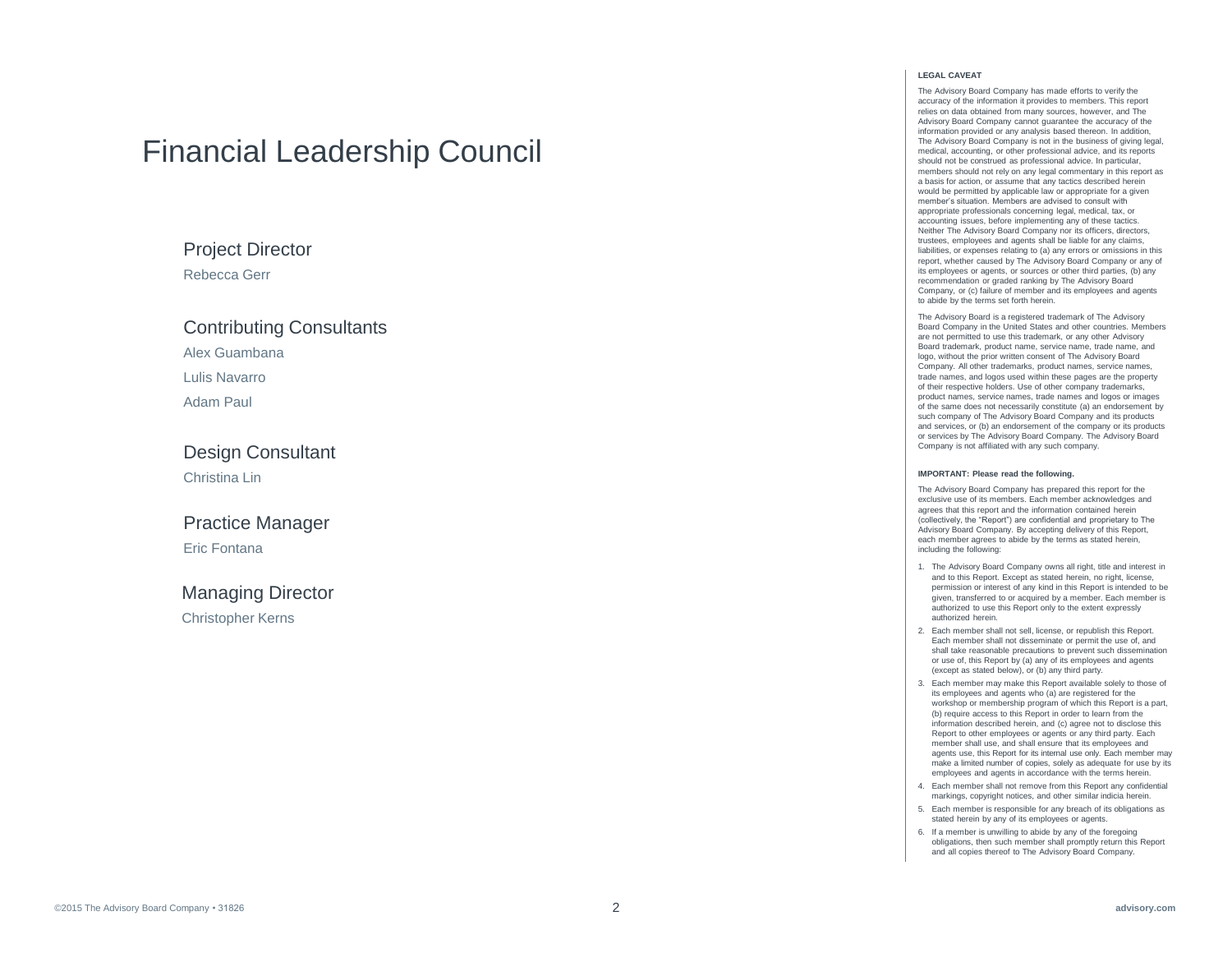### Table of Contents

| Overview of Benchmarking Revenue Cycle Performance 5    |
|---------------------------------------------------------|
|                                                         |
| Financial Leadership Council Key Findings. 7            |
|                                                         |
| Benchmarking Cohort Demographics 9                      |
|                                                         |
| Patient Registrations by Care Setting and Payer Type 11 |
|                                                         |
|                                                         |
| Outsourced Revenue Cycle Functions 14                   |
| Revenue Cycle Structure and Staffing. 15                |
|                                                         |
|                                                         |
| Management of the Physician Revenue Cycle 18            |
|                                                         |
|                                                         |
| Point-of-Service Collections by Service Area 21         |
|                                                         |

| Drivers of Unbilled Accounts Receivable Days 24             |
|-------------------------------------------------------------|
| Trending Net Accounts Receivable Days 25                    |
| Aged Accounts: AR Over 90 Days and AR Over 120 Days 26      |
| Self-Pay Collections: Early-Out and Long-Term 27            |
|                                                             |
|                                                             |
|                                                             |
|                                                             |
|                                                             |
| Revenue Cycle Spending by Net AR Days Performance Group. 33 |
|                                                             |
| Revenue Cycle Definitions: Key Functions 36                 |
| Revenue Cycle Definitions: Key Metrics 37                   |
| Requested Data Points and Metric Calculations 38            |
| Revenue Cycle Performance Dashboard 39                      |
| 2015 Revenue Cycle Benchmarking Survey  41                  |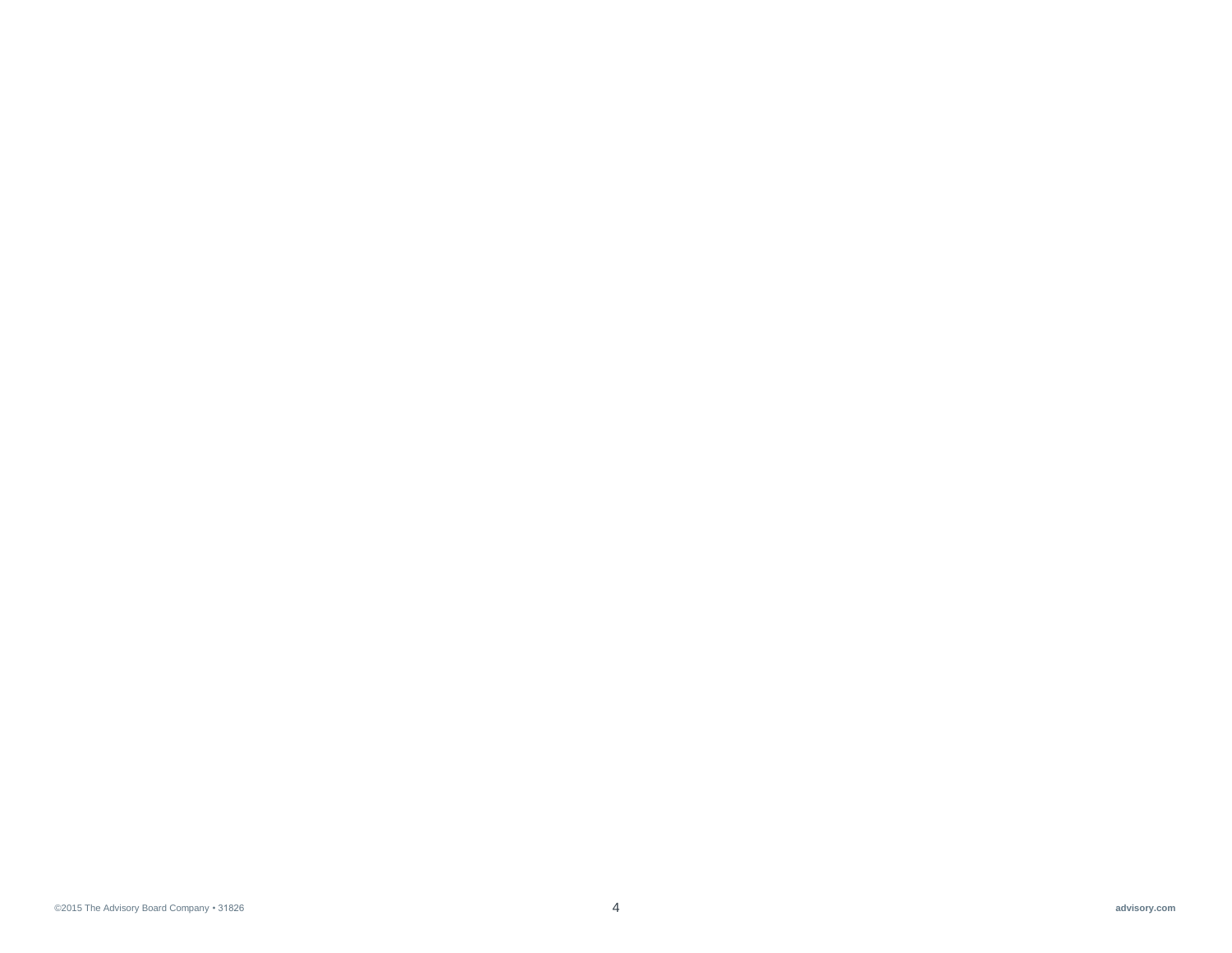

## Overview of Benchmarking Revenue Cycle Performance

- Executive Summary
- Financial Leadership Council Key Findings
- Research Methodology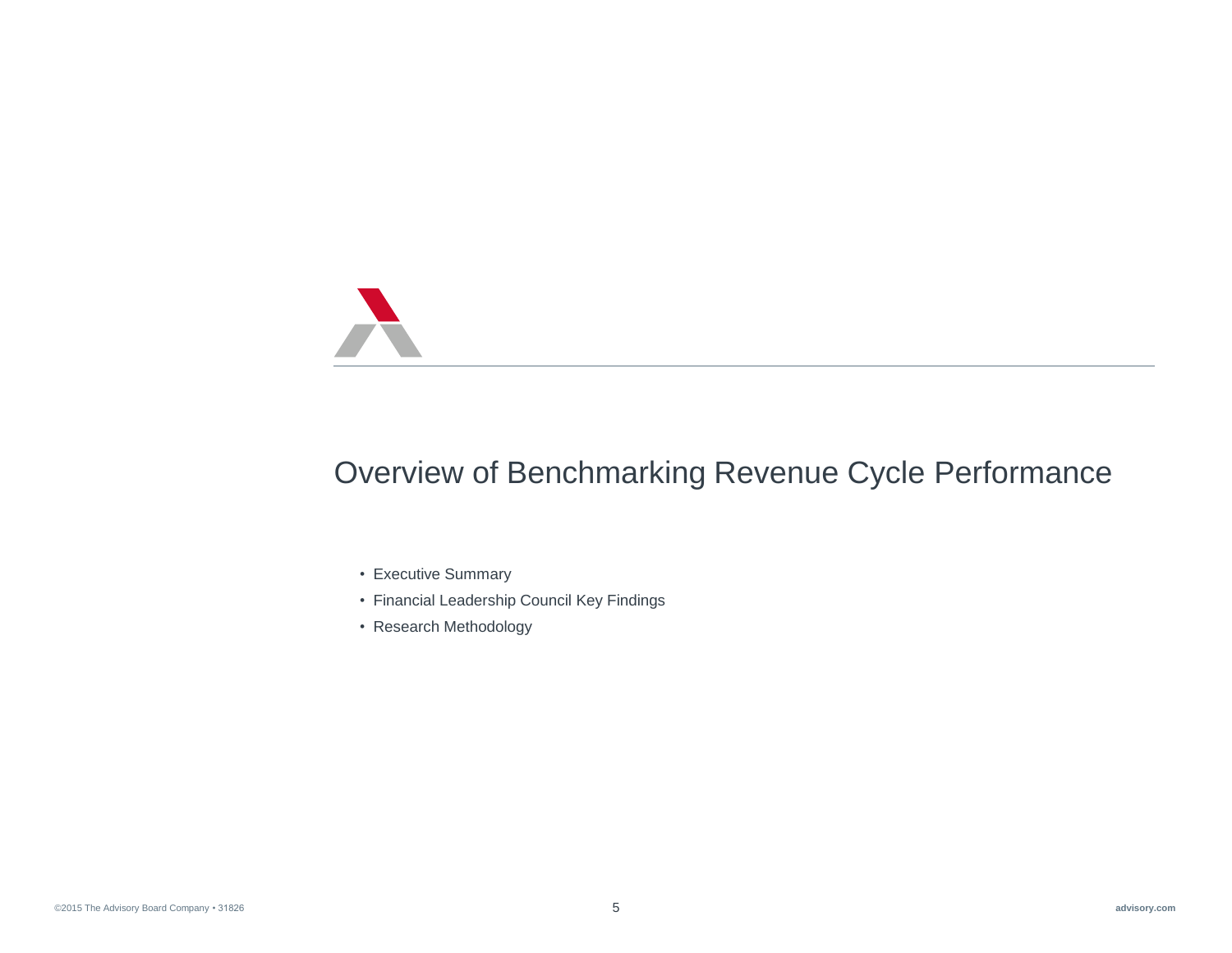#### **Benchmarks Critical to Maximizing Revenue Cycle Performance**

Revenue Cycle performance improvement continues to be a major priority for hospital finance departments, and data remains critical to this effort. Without relevant industry standards, leaders are forced to gauge performance by instinct or institutional precedent. This approach can overlook potential improvement areas or leave operations under-resourced. The purpose of this publication is to provide meaningful, actionable benchmarks for hospital Revenue Cycle departments.

This report features results from the 2015 Revenue Cycle Benchmarking Survey. It provides quartile rankings and data trends for key performance metrics, helping financial leaders better identify areas of low performance and high opportunity.

#### **Navigating This Publication**

The report has been divided into three sections, each targeting a specific area of revenue cycle operations and performance:

- Benchmarking Cohort Demographics*:* Presents a demographic snapshot of the survey cohort, as well as an overview of patient mix and case mix index.
- Revenue Cycle Structure and Staffing: Focuses on sources of revenue cycle costs, assessing structure and staffing by functional area and expense type.
- Revenue Cycle Performance Metrics: Analyzes performance on most important measures of revenue cycle performance from pointof-service collections through final appeals for denials and sources of cost and performance.

#### **Read the Full Publication to Learn More**

Benchmarking Revenue Cycle Performance provides comprehensive, industry-wide benchmarks to help leaders reliably compare revenue cycle productivity and more appropriately target improvement efforts.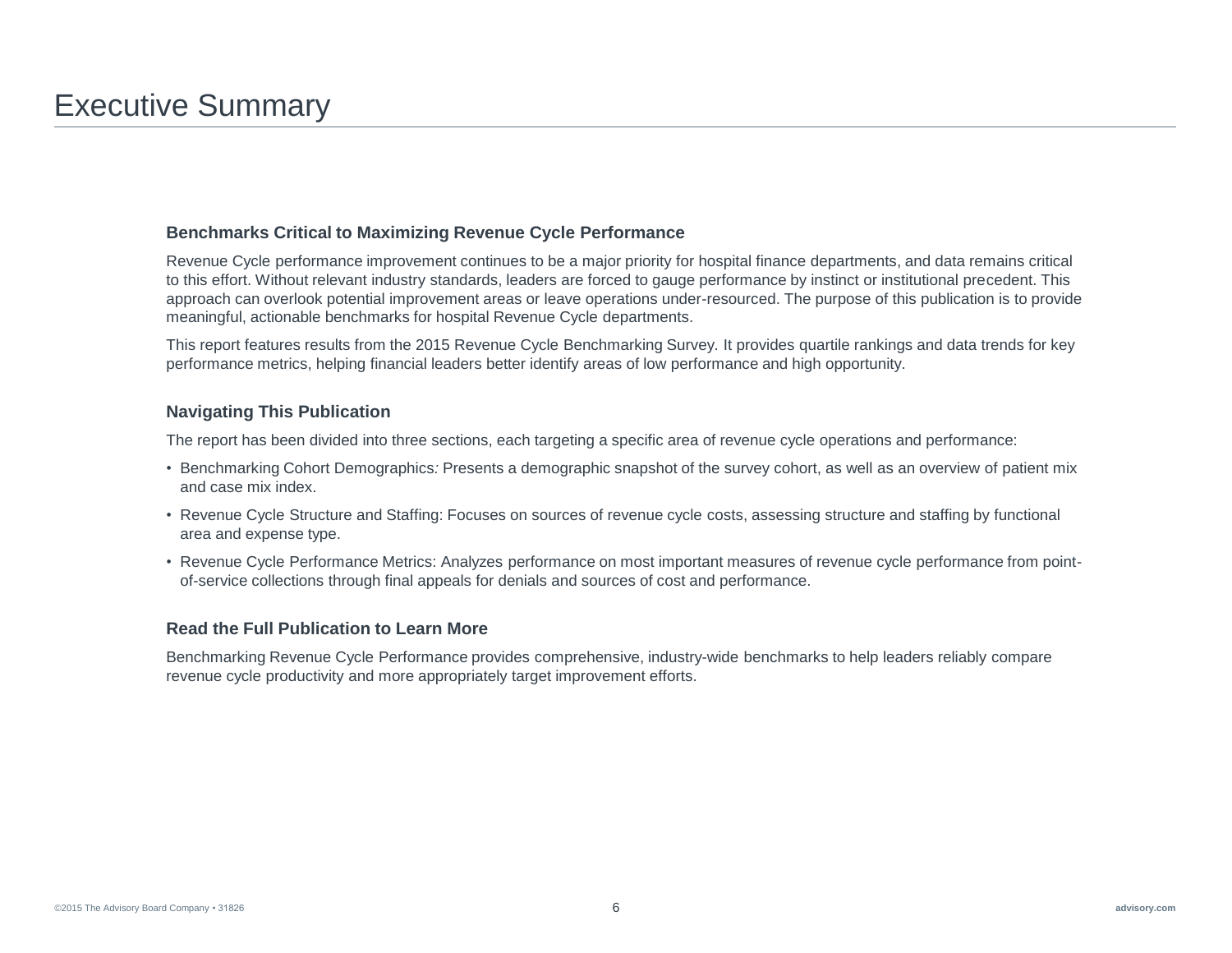#### **1. Low performers consistently fall far behind top-performers**

Our research indicates the gap between high and low performers exceeds 100% for multiple metrics. We estimate a potential opportunity of \$3.4 million for point-of-service collections and \$8 million in cost to collect. Considering the already narrow operating margins for hospitals, low performers should at least aspire to meet median performance, if not better. **Page 20**

#### **2. AR performance losing steam**

After steady across-the-board improvements between 2006 and 2011, days in net accounts receivable (AR) has increased since 2013 at the top and bottom ends of the performance spectrum. However median performance has stayed fairly flat, suggesting that hospitals can stave off material AR declines through focused efforts. Our analysis indicates that improvement from low to median performance quartiles could yield a significant acceleration of cash, up to \$10.2 million **Page 25**

#### **3. Poor AR performance linked to cost inefficiency**

Organizations performing worst on AR generally have the highest cost to collect and spend more on salary and benefits than high performers. This high baseline level of spending can make improvements to AR performance difficult, as cash is already tied up in other, ostensibly ineffective, efforts. **Page 32**

#### **4. Ninety days an apparent stagnation point for AR**

Long-term AR management should be a concern for all organizations. Data indicates little improvement in AR between 90 and 120 days, regardless of performance quartile. Consider front-loading resources to prevent accounts from aging past 90 days. **Page 26**

#### **5. Coded, Not Final Billed a top priority for low performers**

For low performers it may be easier to drive improvements in unbilled AR by focusing on Coded, Not Final Billed rather than Discharged, Not Final Coded. Organizations with low performance today have a clear but attainable benchmark to pursue. **Page 24**

**6. Point-of-service collections opportunity remains despite recent gains** Our latest data shows the largest increase in point-of-service collections as a percentage of net patient revenue seen in the last four years. High performers now collect over 1% of net patient revenue at point-of-service. Nevertheless, there is a significant gap between top-quartile and topdecline performers, indicating significant performance gains are possible. **Page 20**

#### **7. Commercial denials weakening payer cross-subsidy**

Many hospitals rely on commercial payments to offset the lower reimbursement from government payers. However, commercial denials, as a percentage of total denials, have increased, even as the volume of commercially insured patients has stayed constant in both inpatient and outpatient settings. **Page 28**

#### **8. Across-the-board decline in outsourcing**

Not only has overall revenue cycle spending on outsourcing decreased since 2013, but fewer hospitals report outsourcing for every function surveyed. This decline is significant but not universal, as hospitals still predominantly choose to outsource in specific areas, such as collections. **Page 14**

#### **9. CMI affected, but not limited, by hospital size**

Contrary to common belief, high performing small hospitals have a CMI nearly identical to median performing mid-sized hospitals. This trend also holds true for high performing mid-sized hospitals. **Page 12**

#### **10. Staffing upticks likely influenced by national health care trends**

High-deductible health plans and the ICD-10 transition are the probable causes for increases in financial counseling and coding staffing, respectively. While high-deductible health plans will likely demand more front-end staffing resources moving forward, future coder needs post-ICD-10 transition are yet to be determined. **Page 16**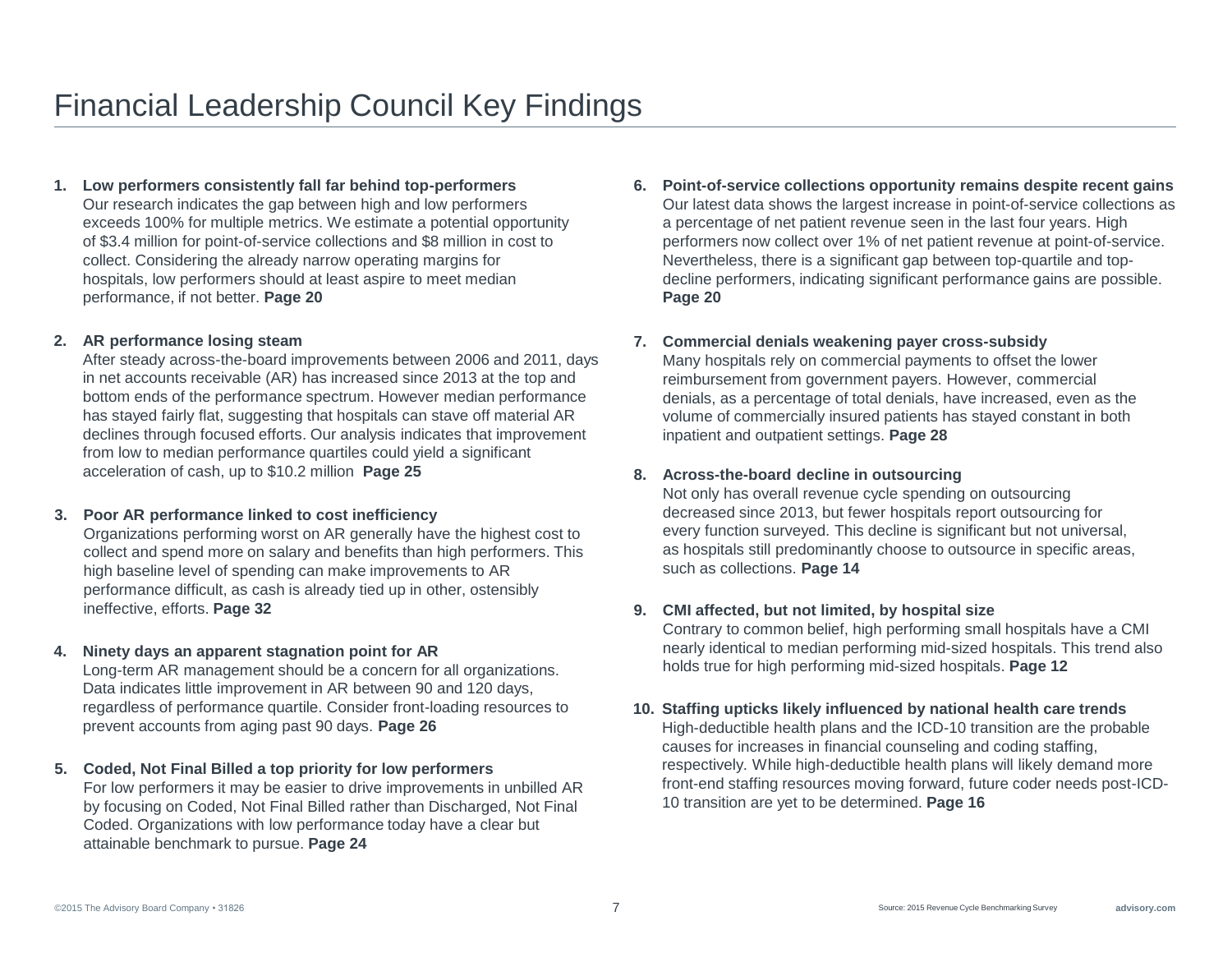## Research Methodology

The 2015 Revenue Cycle Benchmarking Initiative combines data from two different sources: a 34 question survey administered via an online portal and data provided by The Advisory Board Company's Revenue Cycle Solutions Performance Technologies.

Survey questions examined all aspects of the revenue cycle. In addition to defining current performance benchmarks and performance-quartile breakdowns, this report compares current performance against historical survey findings.

Participants were asked to submit data from their hospital's most recently completed fiscal year. Ninety-nine percent of responses include data from fiscal year 2014. Hospitals that were part of a system employing centralized functions were asked to allocate and report resources attributable to individual facilities, with multi-hospital systems reporting data on multiple **facilities** 

### Revenue Cycle Functions Analyzed



#### **Patient Access**

- Scheduling/Registration
- Financial clearance
- Pre-collections



#### **Mid-cycle**

- Case mix index
- Coding and documentation
- DNFC<sup>1</sup> performance



#### **Business Office**

- Billing
- **Collections**
- Denials management

#### **Survey of Hospital Revenue Cycle Operations**

- 2015 report is our fifth publication of this survey
- Provides hospital financial executives with a comprehensive set of revenue cycle performance benchmarks
- Seven new data points included in 2015 survey: Case Mix Index; Hospital Management of Physician Revenue Cycle; Minutes to Financially Clear a Patient; Coded, Not Final Billed; Accounts Receivable Over 90 Days; Accounts Receivable Greater Over 120 Days; Appeals Success Rate
- Received 92 survey responses (full and partial)
- Additional data was received from 428 members of the Advisory Board Company's Performance Technologies<sup>2,3</sup>

1) Discharged, Not Final Coded.

- 2) Participating Performance Technologies include Revenue Optimization Compass, Revenue
- Cycle Compass, and Payment Integrity Compass. 3) Some members submitted data through both the survey and Performance Technology tools.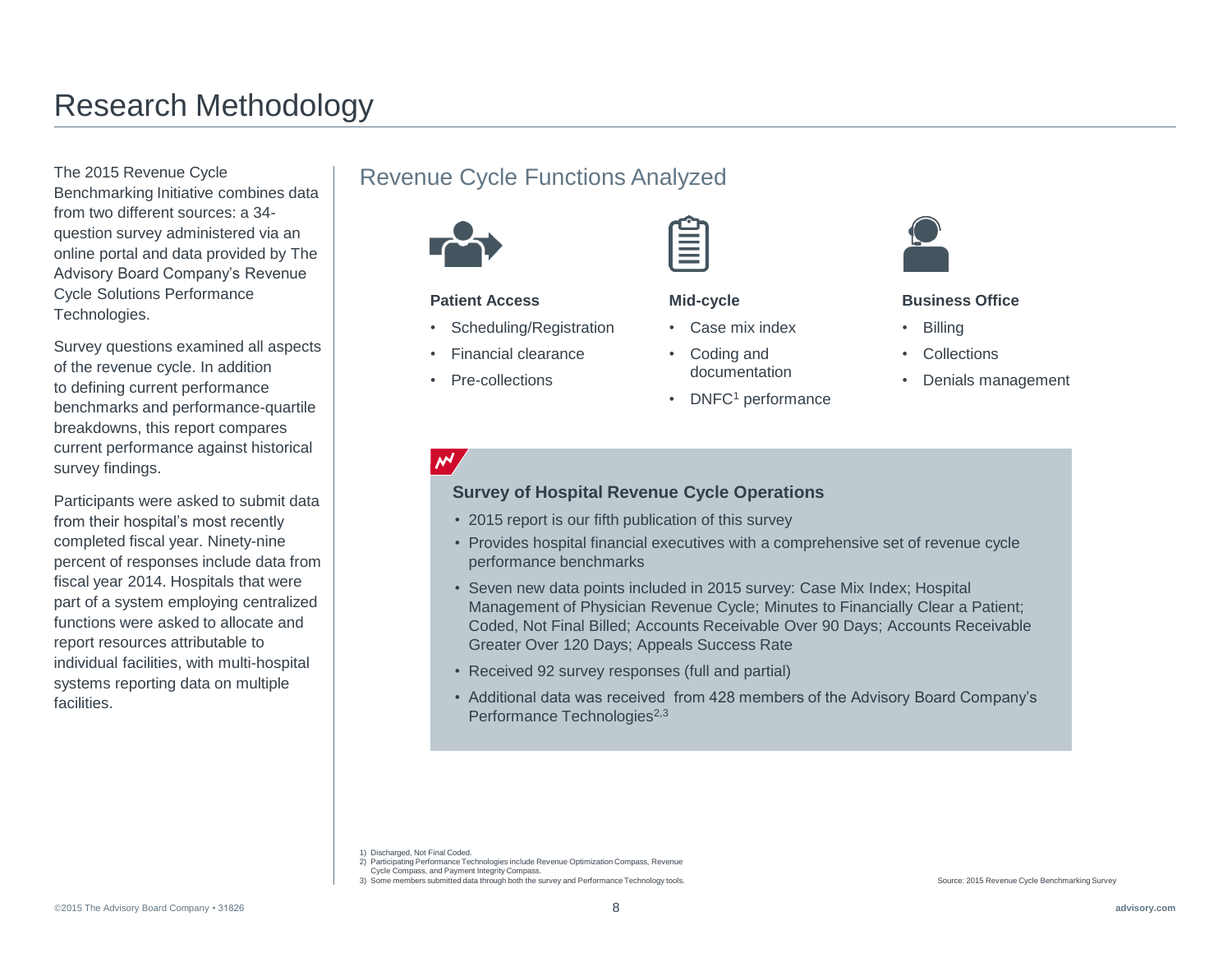

## Benchmarking Cohort Demographics

- Cohort Profile
- Patient Registrations by Care Setting and Payer Type
- Case Mix Index
- Revenue Cycle Costs by Expense Type
- Outsourced Revenue Cycle Functions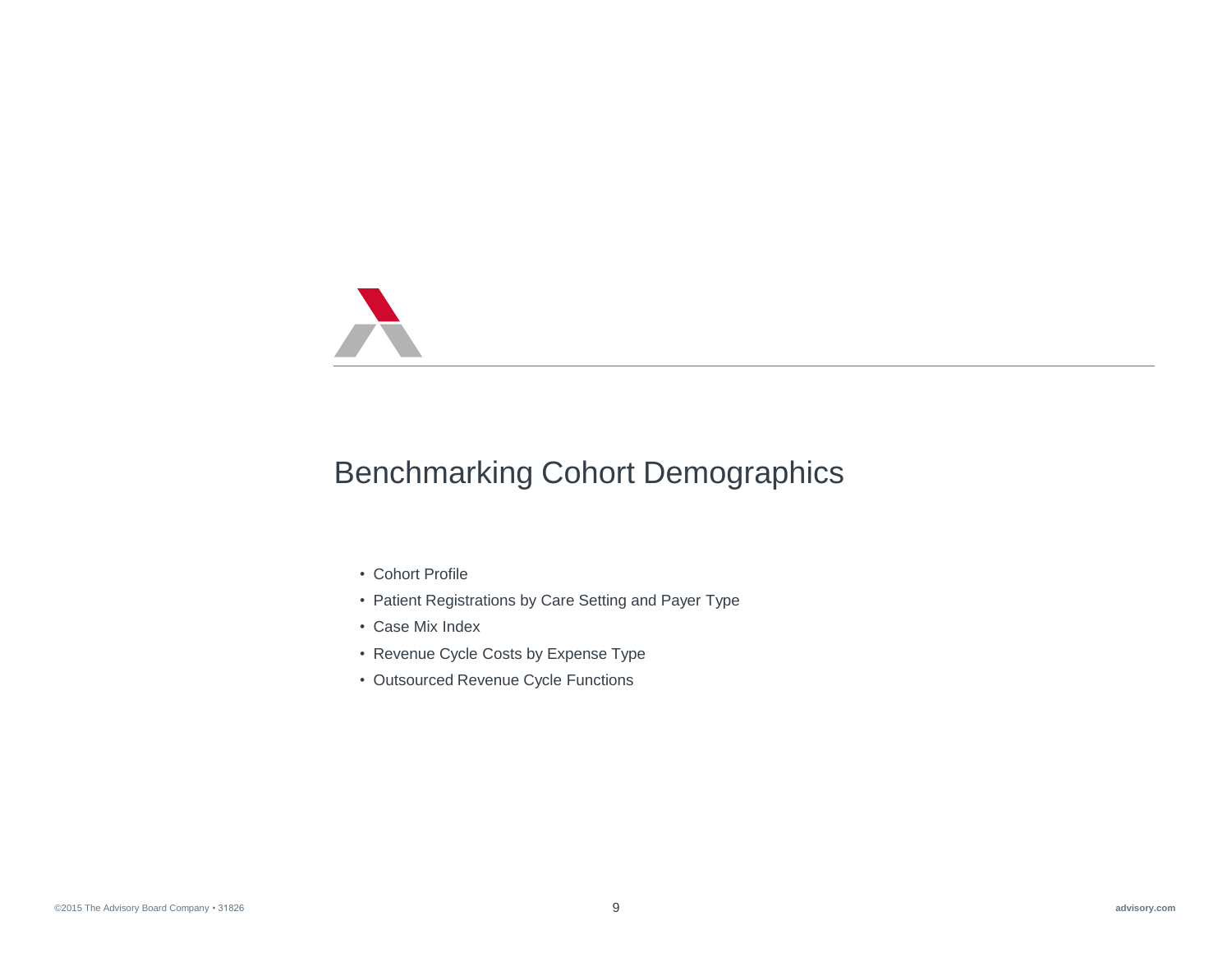## Cohort Profile

This year's cohort represents a diverse sampling for analysis and includes hospitals of varying size and scope. All institution types, regions, and affiliations are represented within the benchmarking cohort.

Hospitals in this analysis are characterized as acute care inpatient facilities, reimbursed under the Inpatient Prospective Payment System. The analysis does not include other hospital types such as children's, psychiatric, long-term care, and critical access hospitals.

The most significant change observed in this year's cohort is the increase in hospitals' reporting system affiliation. Only 32% of this year's participants reported independent status, down from 48% in the 2013 survey. While this may reflect changes in sampling from prior years, it is consistent with a broader national trend of consolidation.

One characteristic of the sample that differs from national representation is the lower overall presence of for-profit hospitals. Survey participants are almost entirely not-for-profit hospitals. Nationally, 21% of hospitals are forprofit.

### Demographic Breakdown



3) Survey data only. 4) Percentages may not sum to 100 due to rounding. http://www.aha.org/research/rc/stat-studies/fast-facts.shtml#community; Source: 2015 Revenue Cycle Benchmarking Survey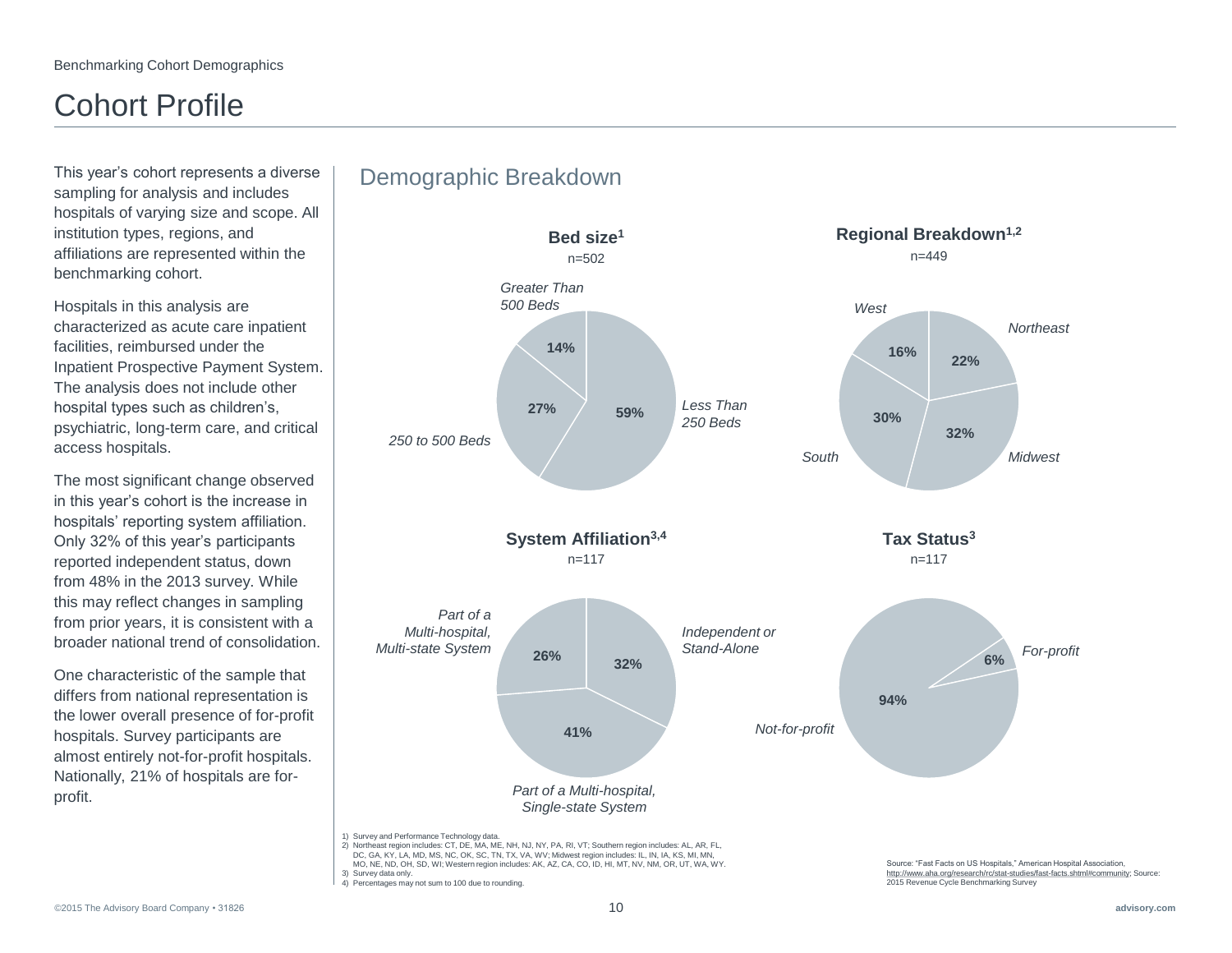# Patient Registrations by Care Setting and Payer Type

a distribution of patient registration by payer, similar to 2013. The only notable difference is a slight shift in outpatient registrations, with a small uptick in Medicare offset by a corresponding decline in Medicaid.

As the payer mix has remained constant at participating hospitals over the last two years, it is unlikely to play a significant role in changes to revenue cycle performance. Nevertheless, the increasing uptake of high-deductible health plans—reflected in the Commercial/Managed Care category is likely to play an immediate role.

### This year's surveyed hospitals reported | High Proportion of Medicare Registrations, Fewer Commercially Insured Patients

### **Inpatient Payer Type1,2**

*Percentage of Inpatient Registrations*



**Outpatient Payer Type1,2**







1) Survey data only.<br>2) Percentages may not add up to 100 due to rounding.

Source: 2015 Revenue Cycle Benchmarking Survey

Net patient revenue from outpatient setting

46%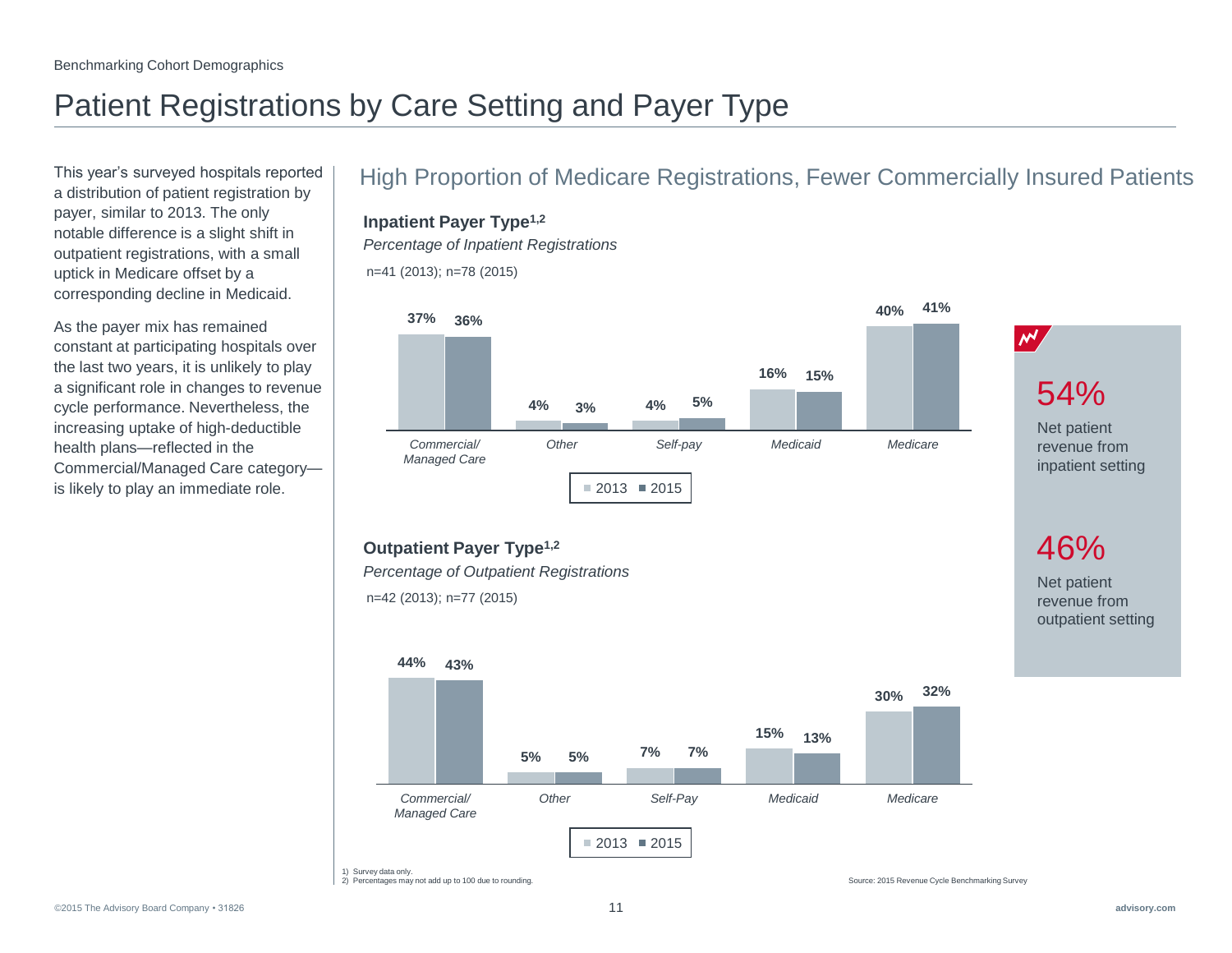# Case Mix Index

The 2015 survey is the first time that the we have requested participants to report quarterly case mix index (CMI), a measure of relative resource utilization across the inpatient population.

Generally, case mix index increases as bed size increases, reflective of the higher proportion of complex cases treated at larger facilities. However, our survey reveals that while bed size is a contributing factor to CMI, it is not completely limiting at small to mediumsized hospitals. Top-quartile CMI at these facilities was often consistent with the profile of a larger organization. For example, high performers in the 0- 250 bed group have a comparable CMI to median performance for 250-500 bed hospitals. Similarly, high performers for 250-500 bed hospitals have a nearly identical case mix index to median-performers at large, 500+ bed hospitals.

### CMI Performance Influenced, but Not Completely Limited, by Bed Size







1) Survey and Performance Technology data. Source: 2015 Revenue Cycle Benchmarking Survey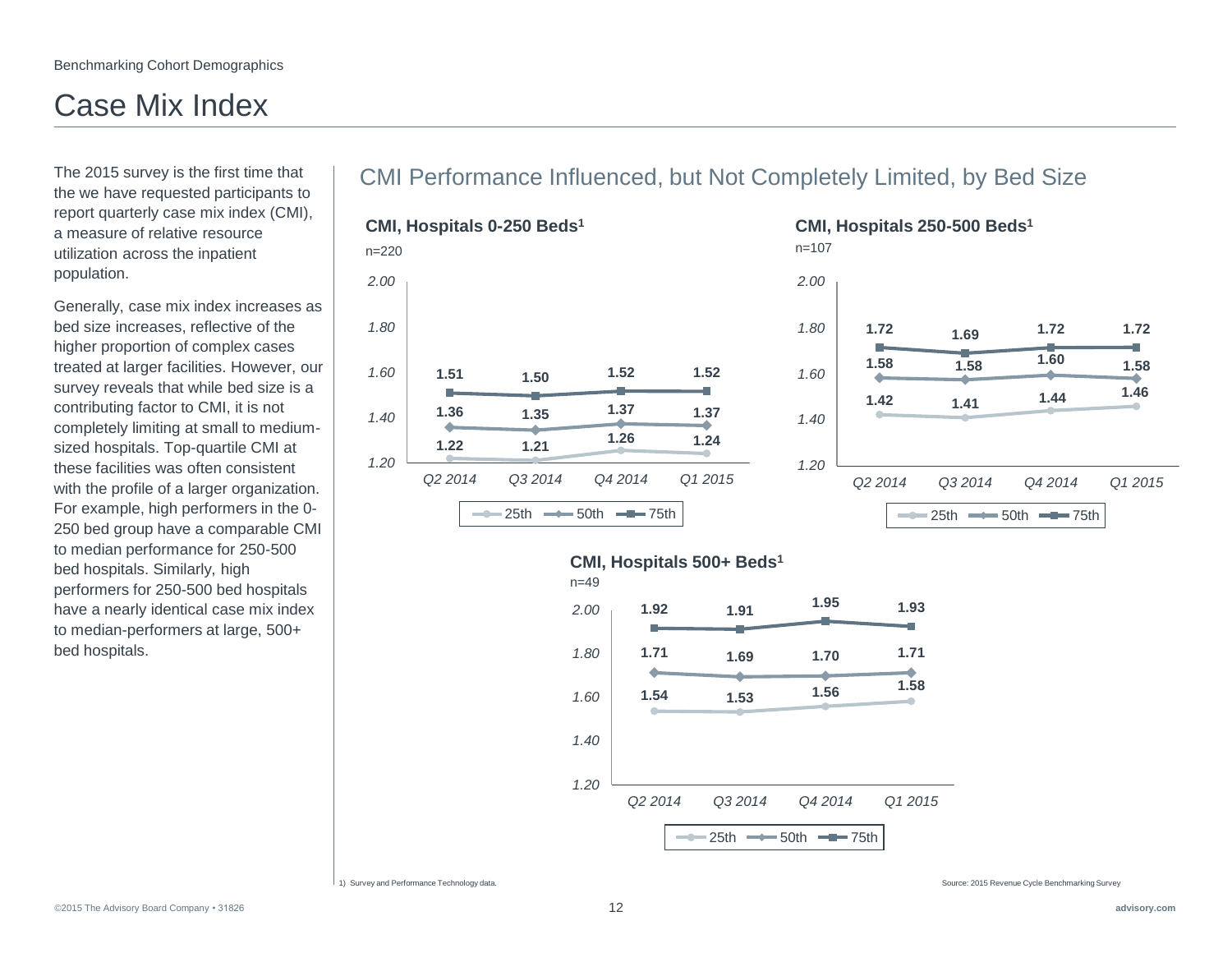# Revenue Cycle Costs by Expense Type

The distribution of revenue cycle expenses has changed significantly from our last survey in two notable areas: reduced outsourcing spending and a commensurate uptick in the overall proportion of spending on salaries and benefits. This trade-off suggests that hospitals are reallocating internal resources to areas previously outsourced. Spending on technology and overhead has increased slightly since 2013, also supporting a broader move to bring more revenue cycle functions in-house.

Moving forward, organizations will require better visibility into specific areas of spending that drive revenue cycle performance improvements. View our analysis on page 33 to see how spending varies between organizations with high and low accounts receivable performance.

### Organizations Looking to Leverage Technology, Bring Services In-House

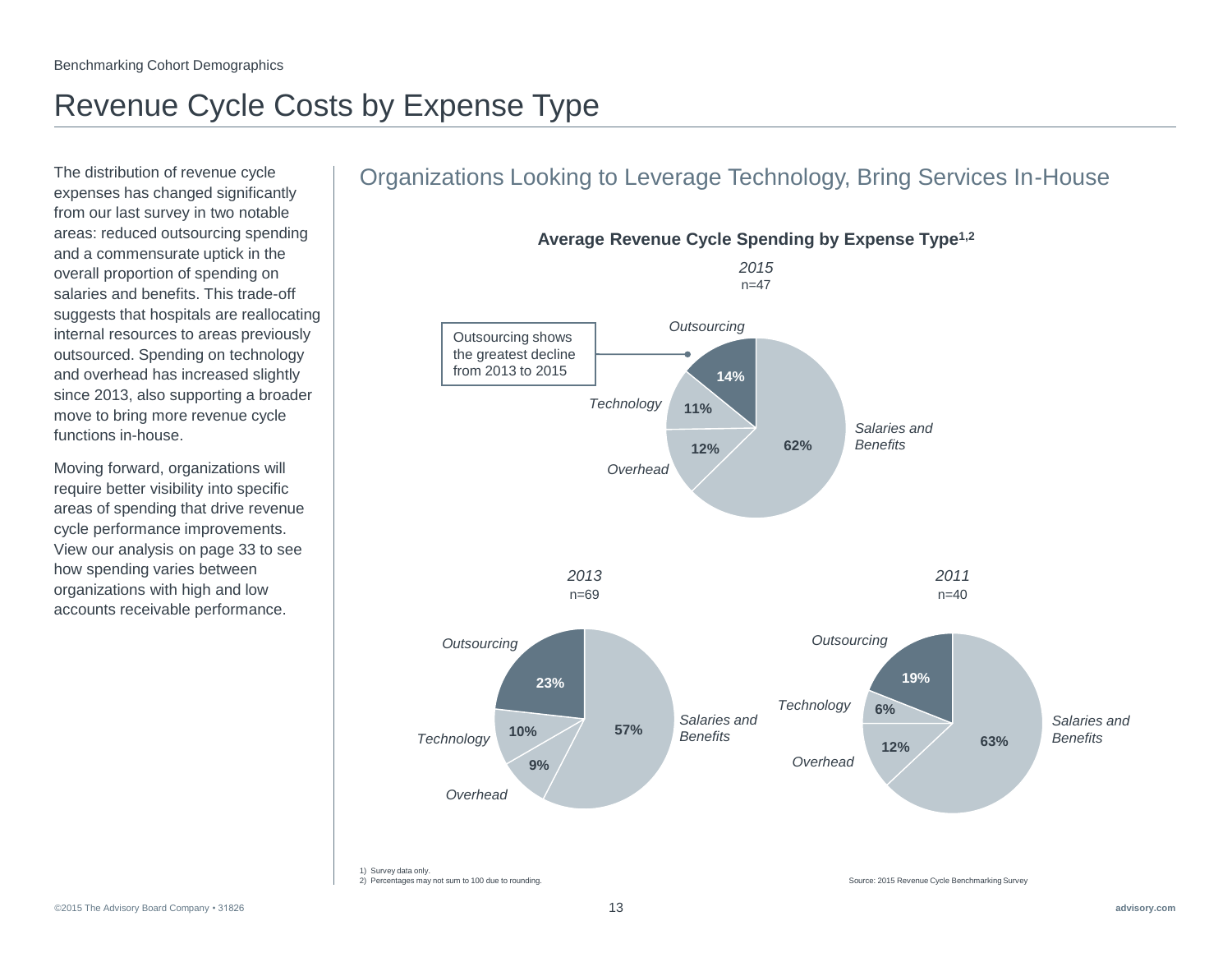## Outsourced Revenue Cycle Functions

Our latest survey results indicate reduced revenue cycle outsourcing compared to the 2013 survey for all functions. After a small spike in 2013, outsourcing now appears to be more consistent with 2011 levels.

The sharpest outsourcing reduction observed is in long-term collections. This finding is not surprising considering the high cost and relatively low success rates of long-term collections overall, as discussed on page 26. Nevertheless, over two-thirds of all respondents still outsource this function.

A smaller, but notable shift is the decline in outsourced physician billing and practice management. Considering increases in both physician and hospital M&A<sup>1</sup> activity, this may reflect physician revenue cycle functions shifting toward consolidation rather than outsourced management or affiliation with hospital revenue cycles.

Newly tracked in 2015, a small but significant number of hospitals report outsourcing payer collections.

### Outsourcing Decisions Reveal Changes and Challenges in Hospital Landscape

#### **Outsourced Revenue Cycle Functions<sup>2</sup>**

*Percentage of Survey Respondents Outsourcing this Function*

n=92 (2011); n=41 (2013); n=118 (2015)



1) Mergers and acquisitions.

4) Survey option introduced in 2015.

<sup>2)</sup> Survey data only. 3) Survey option introduced in 2013.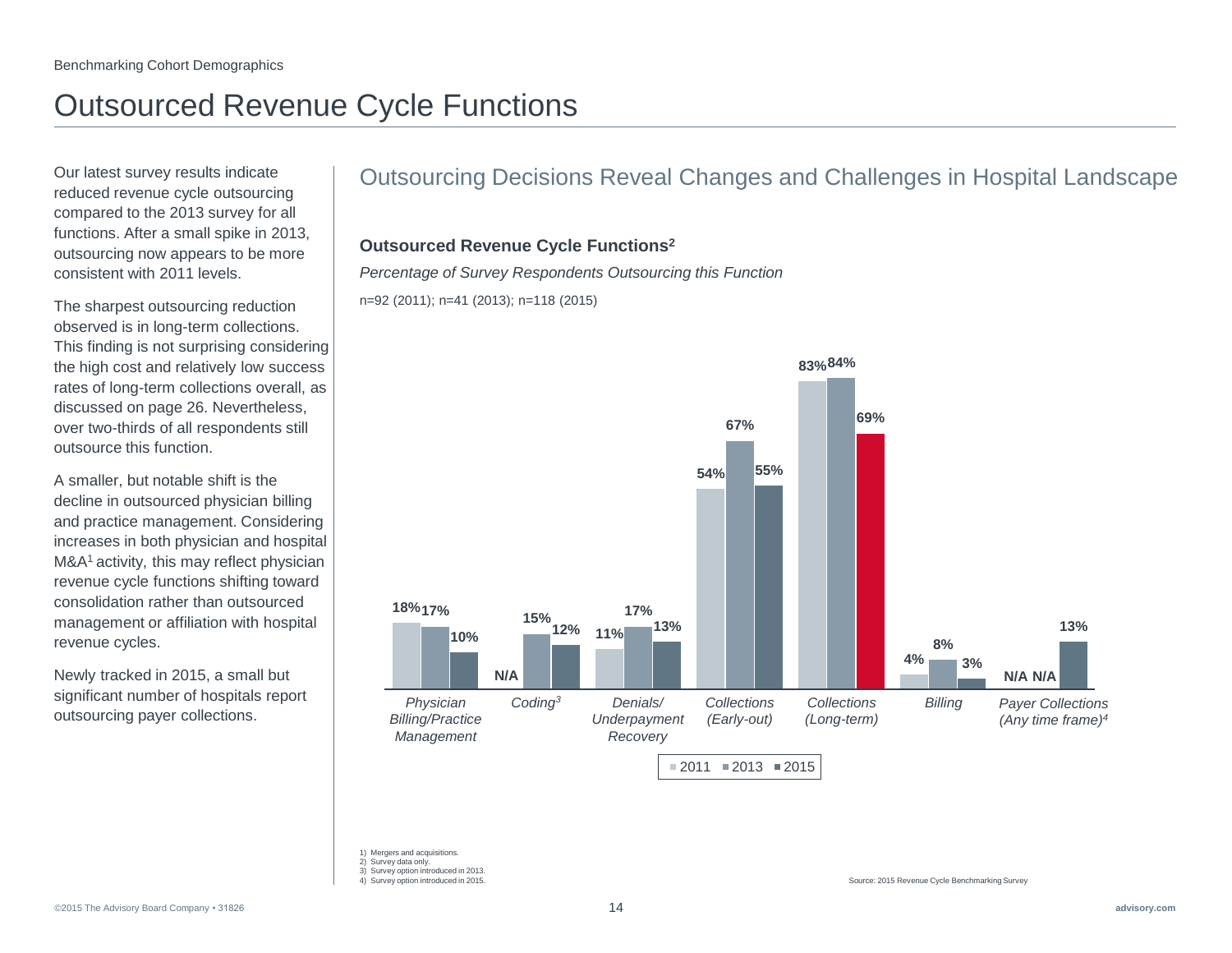

### Revenue Cycle Structure and Staffing

The Composition of the Hospital Revenue Cycle Function

- Revenue Cycle Staffing
- Revenue Cycle Staffing by Bed Size
- Management of the Physician Revenue Cycle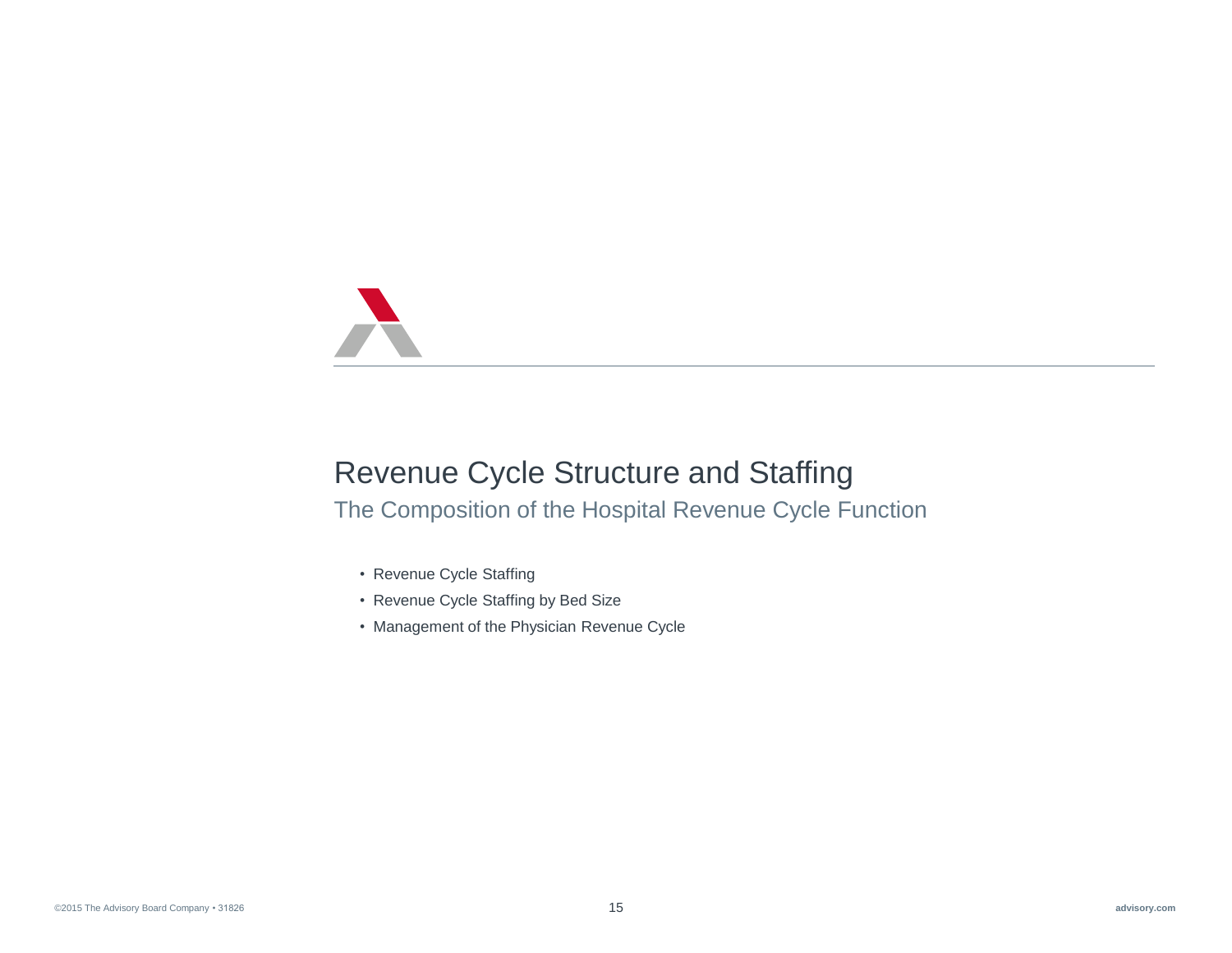## Revenue Cycle Staffing

Our survey data reveals increased revenue cycle staffing, particularly in areas influenced by national health care changes: the transition to ICD-10, managing the needs of patients with HDHPs<sup>1</sup>, and payer relations.

Organizations have increased their coding staff by 46%, likely in anticipation of the ICD-10 transition. However, it is unclear how long this uptick in staffing will remain. Productivity and accuracy of coding post-ICD-10 is likely to play a role in determining necessary staffing levels.

Providers have shifted more resources to front-end financial counseling functions likely as a response to the increase in potentially insuranceeligible patients and those who need assistance understanding financial obligations. The growth of patient debt and decreased emphasis on outsourcing are probable contributors to the staffing increase observed in collections/followup and back-end financial counseling.

### Staffing Growth a Response to National Health Care Trends

#### **Median Number of FTEs by Revenue Cycle Function2,3,4,5**

n=41 (2013); n=63 (2015)



1) High deductible health plans.

- 2) The functions listed here represent the most common revenue cycle operational areas and are not intended to be exhaustive.
- 3) Medians are based on members who reported having at least one FTE in each function.
- 4) Percentage of members who answered the survey question for each FTE service in 2015: Scheduling (60%), Pre-registration (78%), Registration (90%), Front-End Financial Counseling (87%), Back-End Financial Counseling (49%), Coding (79%), Billing (98%), Cash Posting (97%), Collections/Followup (90%).

5) All reported data for 2013 and 2015 exclude survey respondents who reported "0" employees for a particular function. The 2013 Revenue Cycle Benchmarking publication used a different calculation methodology. Thus, the 2015 survey will not match previous publications.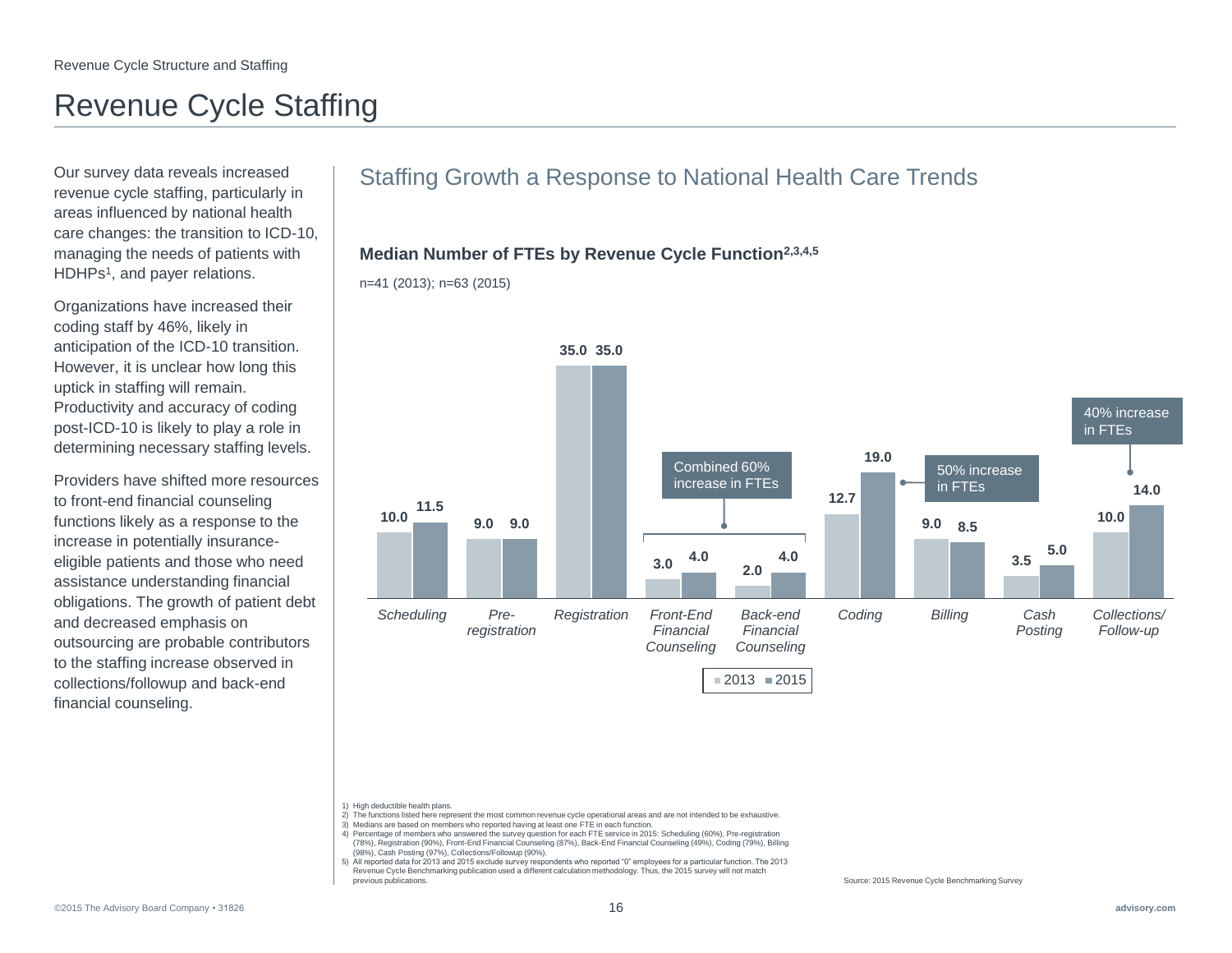## Revenue Cycle Staffing by Bed Size

When examining revenue cycle FTEs<sup>1</sup> by bed size, we see a proportional increase in specific roles as the organization gets larger. This finding suggests that certain staffing functions, such as registration, coding, and collections, may be less scalable and simply require more FTEs at larger organizations.

Scheduling and pre-registration staffing appear to deviate from this trend. Though the median number of employees for these functions at 250- 500 bed and 500+ bed institutions is nearly identical, data from survey respondents shows a wide range of scheduling and registration staffing levels across all bed-size groups. In this area, it appears that responding organizations have not identified a widely applicable staffing ratio.

### Achieving Scalable Efficiency Easier in Select Functions

#### **Median Number of FTEs by Revenue Cycle Function<sup>2</sup>**







 $n=16$ 

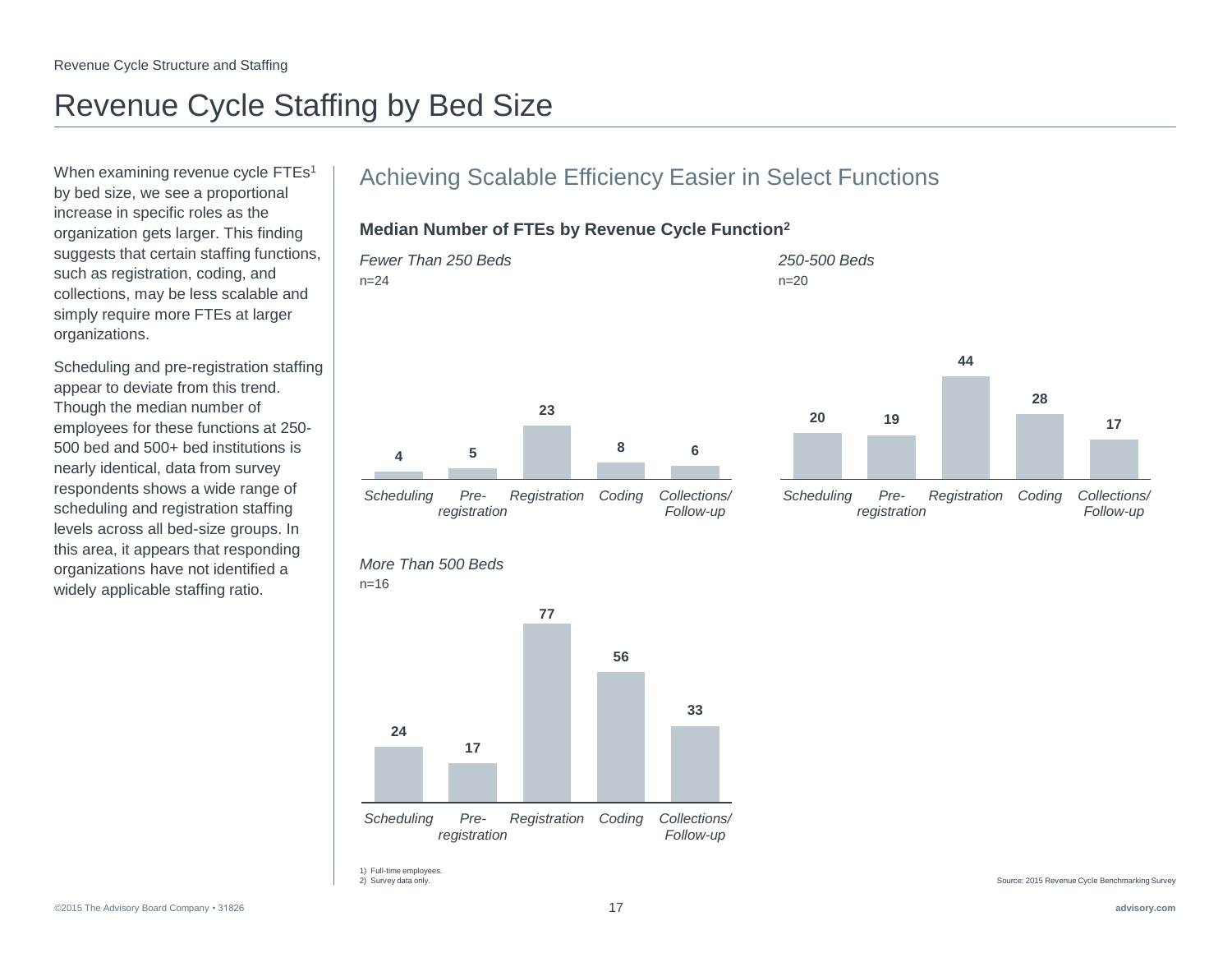## Management of the Physician Revenue Cycle

Over half of the surveyed organizations report managing their employed physicians' revenue cycle, taking advantage of existing hospital revenue cycle functions. However, the nuances of physician billing and collections are likely the reason a full 40% of organizations report management of the physician revenue cycle by a medical group, physician practice, or practice-only central billing office for employed physicians.

A small but notable portion of hospitals surveyed report the revenue cycle for non-employed physicians. At this stage, the Financial Leadership Council has limited insight into the specific motivations for these relationships. However, we will monitor this trend in future research to examine its long-term impact.

### Few Hospitals Manage Revenue Cycle for Non-employed, Aligned Physicians





n=108

1) Survey data only.

2) Definitions: Managed by Hospital Revenue Cycle: i.e. traditional hospital function or hospital-controlled CBO; Managed by Independent Revenue Cycle: i.e., by medical group, physician practice, or practice-only CBO.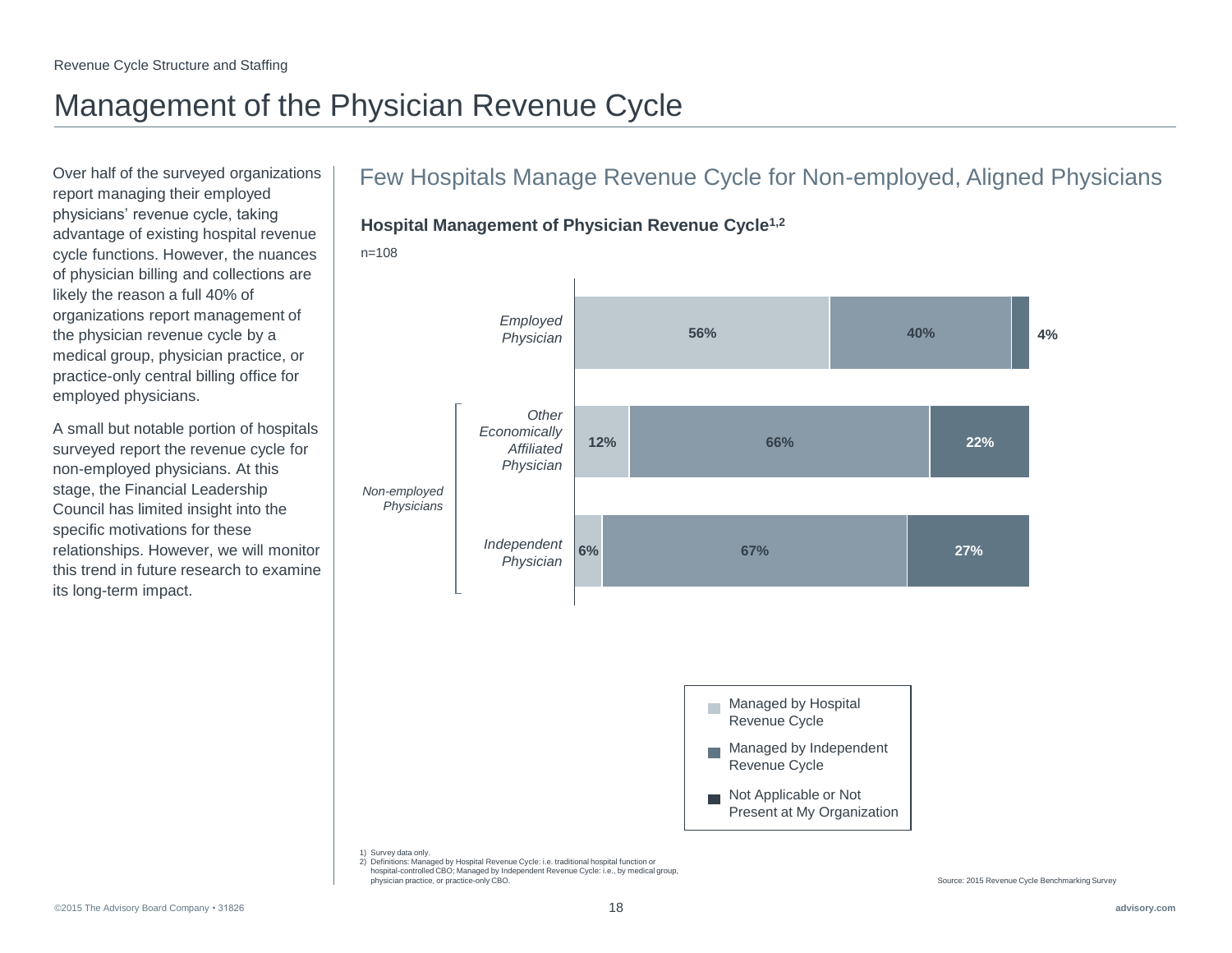## Revenue Cycle Performance Metrics

### Analysis of Key Revenue Cycle Benchmarks

- Point-of-Service Collections
- Point-of-Service Collections by Service Area
- Unbilled Accounts Receivable Days
- Discharged, Not Final Coded Days
- Drivers of Unbilled Accounts Receivable Days
- Trending Net Accounts Receivable Days
- Aged Accounts: AR Over 90 and AR Over 120 Days
- Self-Pay Collections: Early-Out and Long-Term
- Denials by Payer
- Denials by Reason
- Appeal Success for Denials
- Cost to Collect
- AR Performance by Cost to Collect
- Revenue Cycle Spending by Net AR Days Performance Group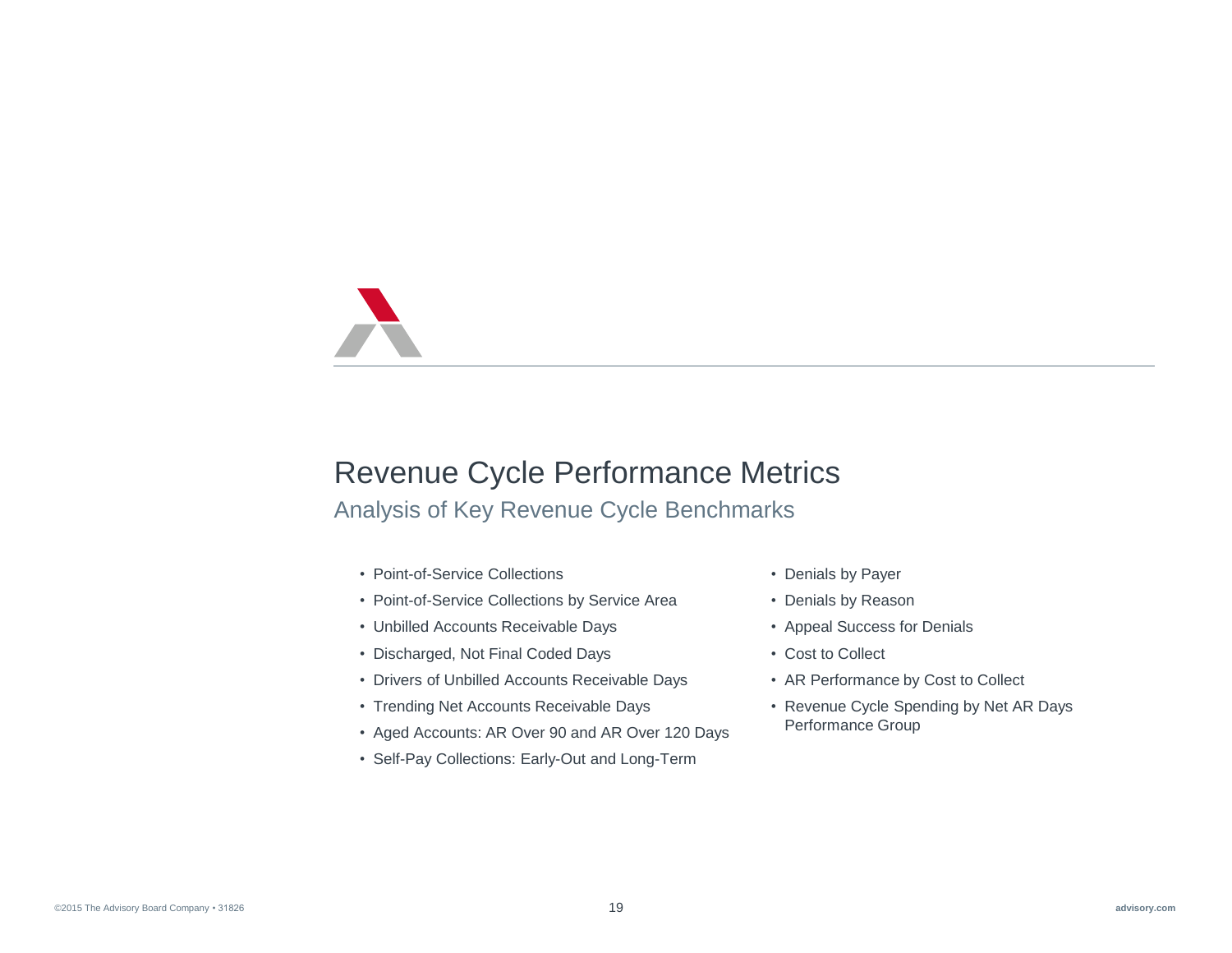## Point-of-Service Collections

While hospital point-of-service (POS) collections have improved over the last five years, there appears to be significant opportunity for growth. Performers in the top quartile are collecting, on average, four times more than hospitals in the bottom quartile.<sup>1</sup> Despite this large discrepancy, the low performance quartile exhibited the largest growth since the 2013 survey; particularly impressive given relatively flat performance between 2011 and 2013.

For a hospital with median net patient revenue, moving from low to medianperformance on POS collections could mean an increase of \$1.2 million. Those aspiring to move from low to high performance could see an increase as high as \$3.4 million.

Importantly, our analysis indicates no correlation between hospital bed size and point-of-service collections as a percentage of net patient revenue, suggesting that high performance is attainable regardless of size.

### Point-of-Service Collections Show Improvement After Slow Start

#### **Point-of-Service Collections<sup>2</sup>**

*Percentage of Net Patient Revenue*

n=72 (2011); n=38 (2013); n=54 (2015)



### $\mathcal{M}'$

**Financial Leadership Council Analysis Point-of-Service Collections Opportunity by Performance Quartile<sup>3</sup>**

Difference in POS collections between median and low \$1.2M

performing quartiles

\$2.2M

Difference in POS collections between high and median performing quartiles

# \$3.4M

Difference in POS collections between high and low performing quartiles

<sup>1)</sup> When comparing total point-of-service collections as a percentage of net patient revenue.

<sup>2)</sup> Assumes annual net patient revenue at the median for survey respondents of \$406,445,773.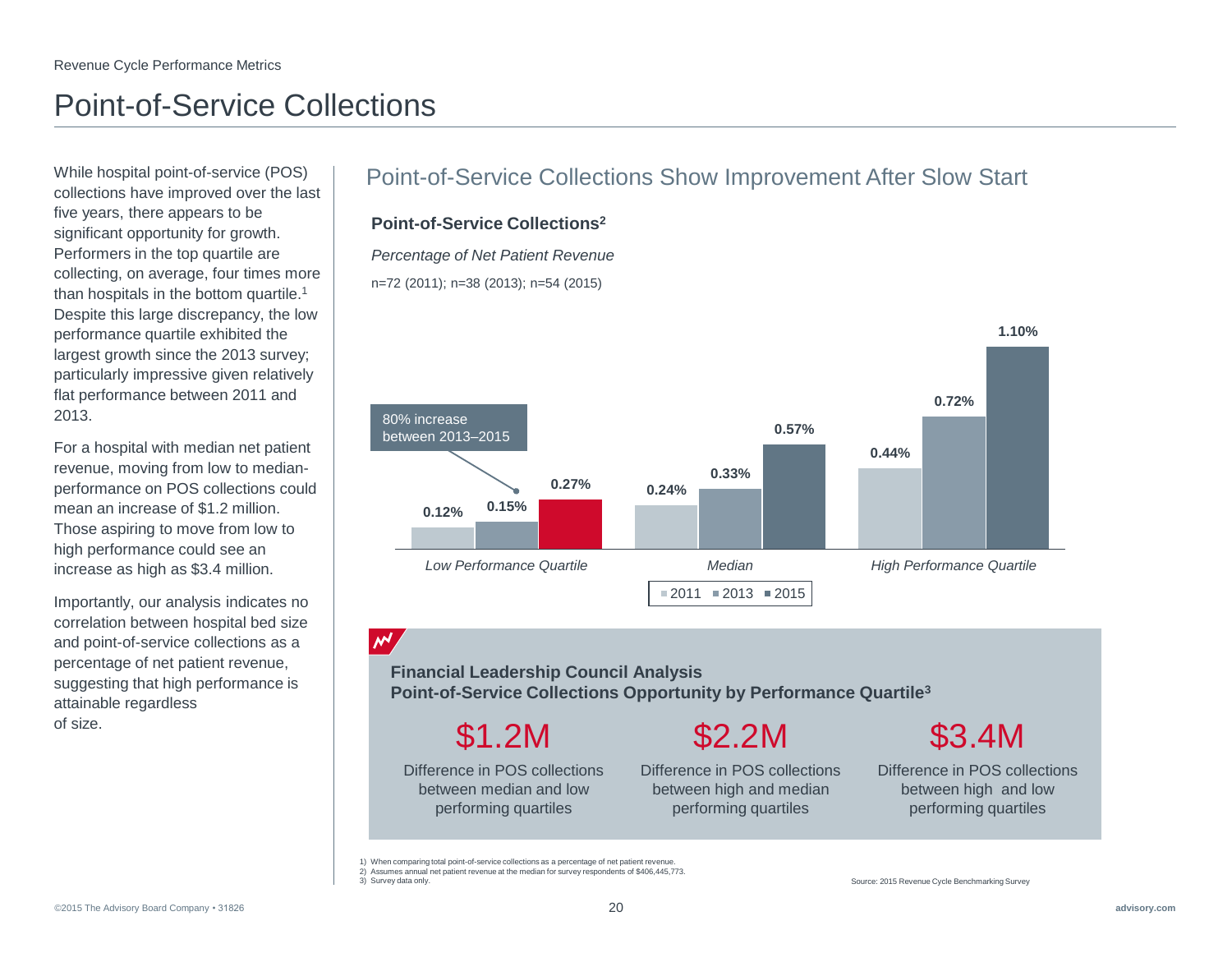# Point-of-Service Collections by Service Area

Inpatient and outpatient surgery represent the highest single category of dollars collected at the point-ofservice across the cohort. While the emergency department and radiology also contribute significantly, the large contribution of 'other services' including areas like lab, pharmacy, urgent care and other miscellaneous categories—cannot be ignored.

This year we also asked our members for data on time to financially clear a patient. Though high performers in the survey are clearing patients in 9.5 minutes, anecdotal evidence suggests faster performance is attainable for most through process improvements.

To achieve this goal, hospitals must focus on optimizing workflows and technology solutions. This enables patient access teams to prioritize a smaller number of more complex patient interactions.

### Surgery Leading Source of Point-of-Service Collections

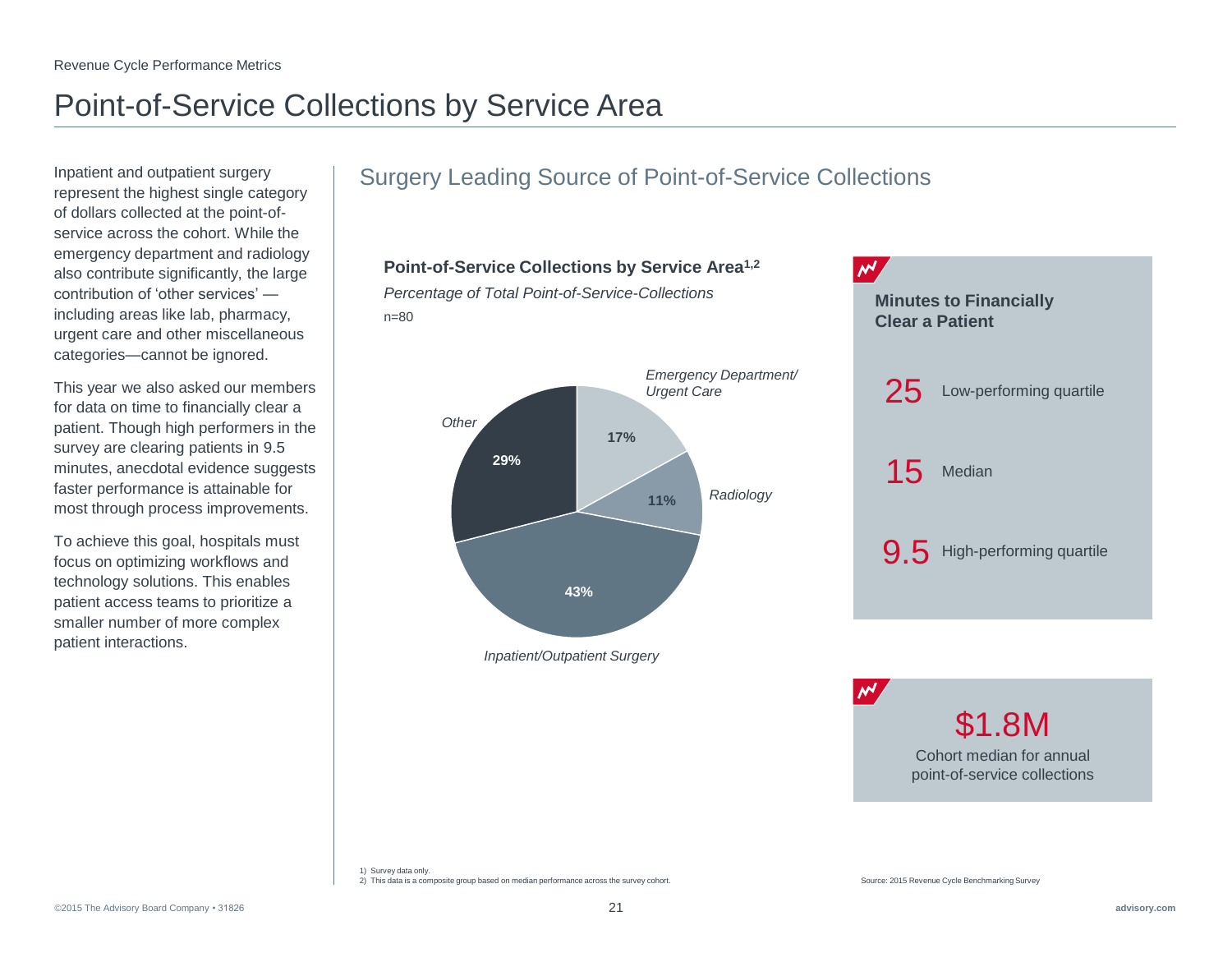## Unbilled Accounts Receivable Days

Days in unbilled accounts receivable (AR), commonly called discharged, not final billed (DNFB) days, has worsened over the past three surveys. This performance pattern indicates a deceleration of the billing process, a key challenge associated with improving AR performance. Our analysis indicates that contributing factors to AR management begin inhouse. For organizations looking to improve AR days, DNFB improvement may be an easier starting point than working with payers after claims have been sent.

The analyses on the next two pages explore the underlying drivers of unbilled accounts receivable performance.

### Low Performers Falling Behind on Unbilled Days

**Unbilled Accounts Receivable Days<sup>1</sup>**

n=76 (2011) n=31 (2013); n=140 (2015)





1) Survey and Performance Technology Data.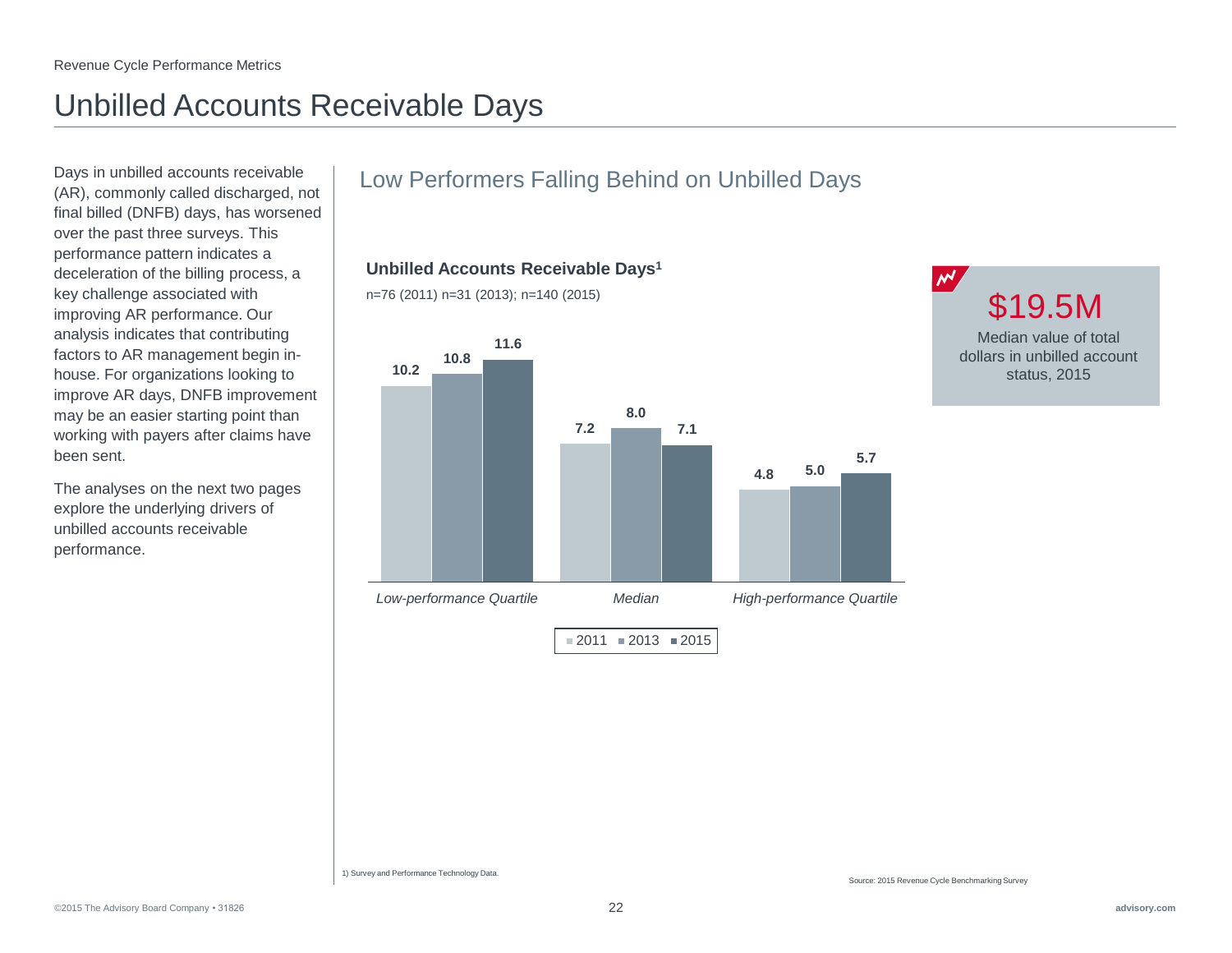## Discharged, Not Final Coded Days

This year's data shows a modest improvement in discharged, not final coded (DNFC) days from previous years, particularly among low and median-performers. As noted on page 16, organizations appear to have increased coding staff in preparation for the ICD-10 transition. The associated benefit of the additional staff has likely been realized in terms of productivity gains, as the cohort improved overall performance compared to 2013 results.

DNFC is a valuable indicator to gauge efficiency—or inefficiency—in midcycle processes and operations. These numbers may also serve as a benchmark after the ICD-10 transition, as providers look to, at a minimum, match their previous DNFC performance.

### Staffing Upticks Likely a Driver of Reduced DNFC Days

**Discharged, Not Final Coded Days<sup>1</sup>**





1) Survey and Performance Technology data.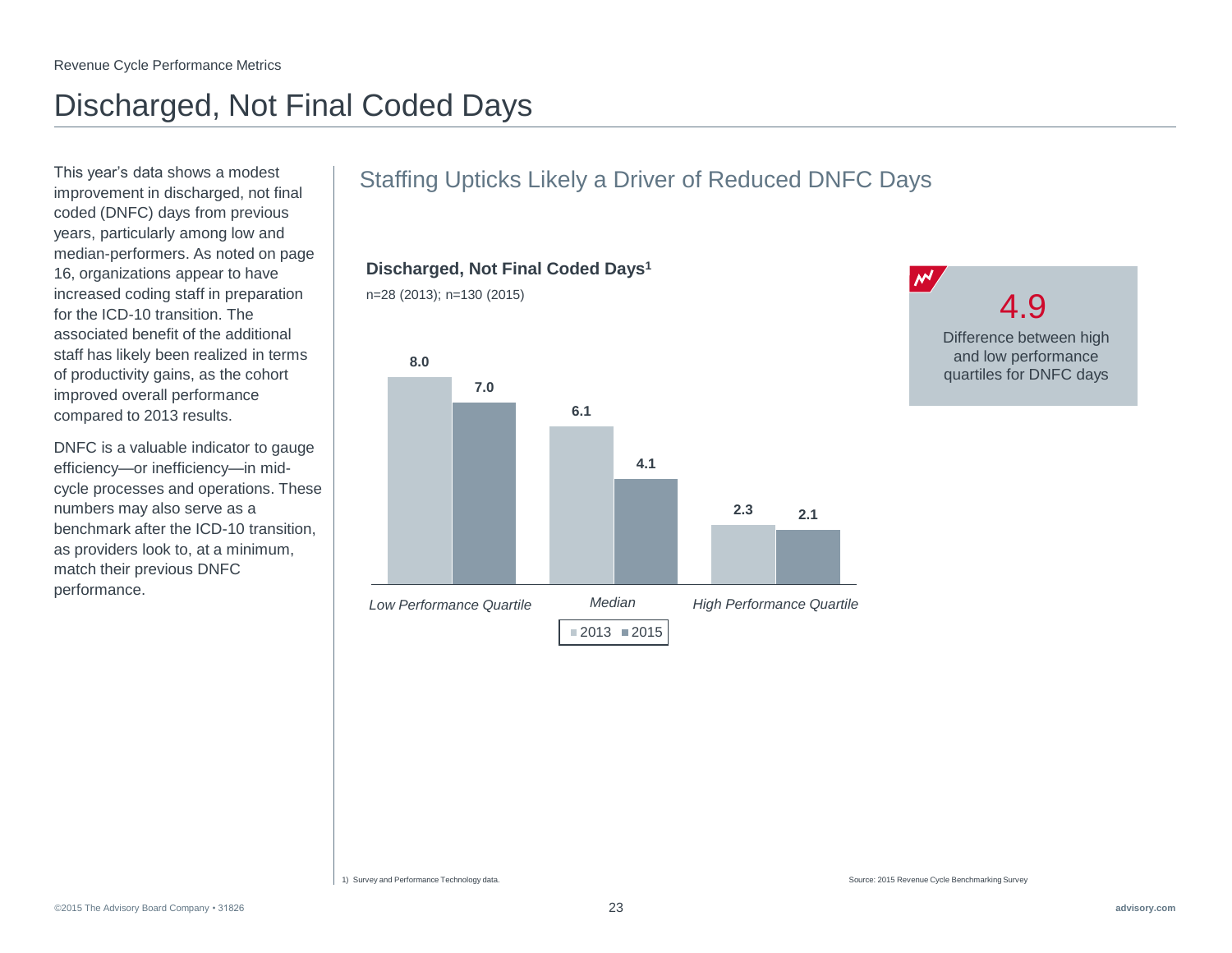## Drivers of Unbilled Accounts Receivable Days

This graphic compares organizations on the basis of unbilled AR performance, displaying the average contribution of days in discharged, not final coded (DNFC) and coded, not final billed (CNFB). Diagnosing the overall composition of unbilled AR performance is an essential first step to correcting bottlenecks. We recommend using these benchmarks to identify which aspect of unbilled AR warrants the most attention.

Roughly half the organizations in the cohort have converged on bestpractice performance for CNFB, ranging between 2.5 and 2.7 days on average. These organizations should prioritize improvement in DNFC to drive down overall unbilled AR days.

Organizations in the low performing quartile should focus on improving CNFB days, which clearly lags behind median performance.

### Cohort Converging on Best Practice for Coded, Not Final Billed



 $n=126^{2,3}$ 



1) Survey and Performance Technology data.

2) 39 low days facilities; 46 middle days facilities; 41 high days facilities.

3) Each group representts average performance for groups at the 5-33, 34-66, and 66-95 percentiles, respectively.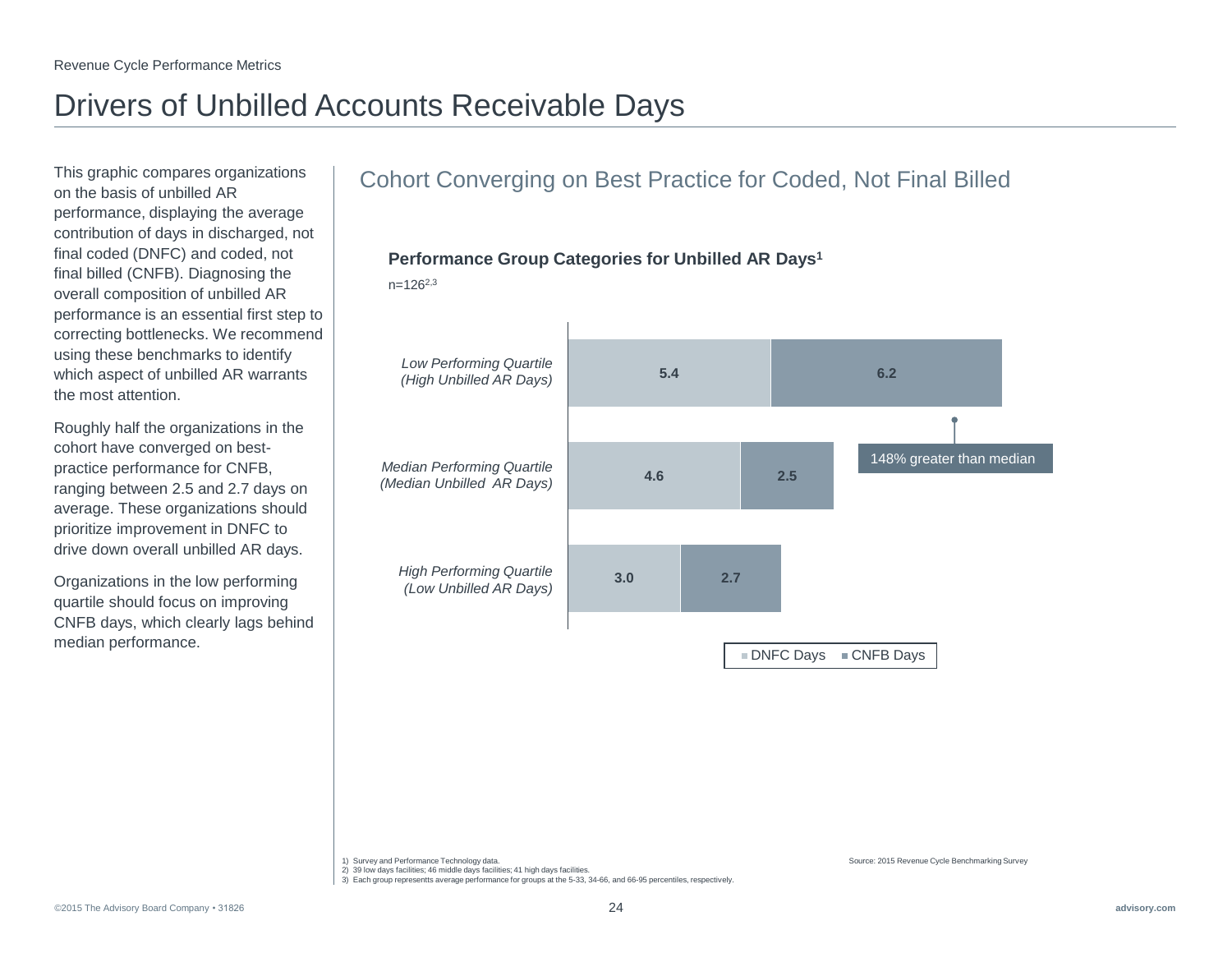## Trending Net Accounts Receivable Days

Despite improvements over the past decade, performance on AR days has been gradually eroding since 2011. This is likely the result of a confluence of factors, including a toughening payer climate and a diversity of competing revenue cycle priorities.

The most notable declines in AR days can be seen in the low performing quartile. The gap between low and high performers was under 11 days in 2011, but has now widened to almost 14 days. The median's steady performance in AR days suggests it is possible to stave off performance declines.

The potential upside of improvement is sizeable. Financial Leadership Council analysis<sup>1</sup> shows an opportunity of \$15.3 million for low performance organizations seeking to pursue the path to high performance. Even those able to increase to median performance could see \$10.2 million in improved AR performance.

As best practices for AR reduction have changed little since 2011, organizations aiming to improve performance would benefit from a renewed focus on established AR management tactics.

### Previous Gains Slowly Slipping

#### **Trended Net AR Days from 2006 to 2015<sup>2</sup>**

*Revenue Cycle Benchmarking Survey Participants*

n=60 (2006); n=35 (2008); n=98 (2011); n=47 (2013); n=58 (2015)



### $\mathcal{M}'$

**Financial Leadership Council Analysis: AR Cash Acceleration Potential<sup>1</sup>**

\$10.2M

Difference between median and low performing quartiles \$5.0M

Difference between high and median performing quartiles

\$15.3M

Difference between high and low performing quartiles

1) Assumes cohort median for net patient revenue, \$406,445,773 averaged out over the course of a year (\$1,113,550 per day) and quartile performance shown on this page. 2) Survey data only.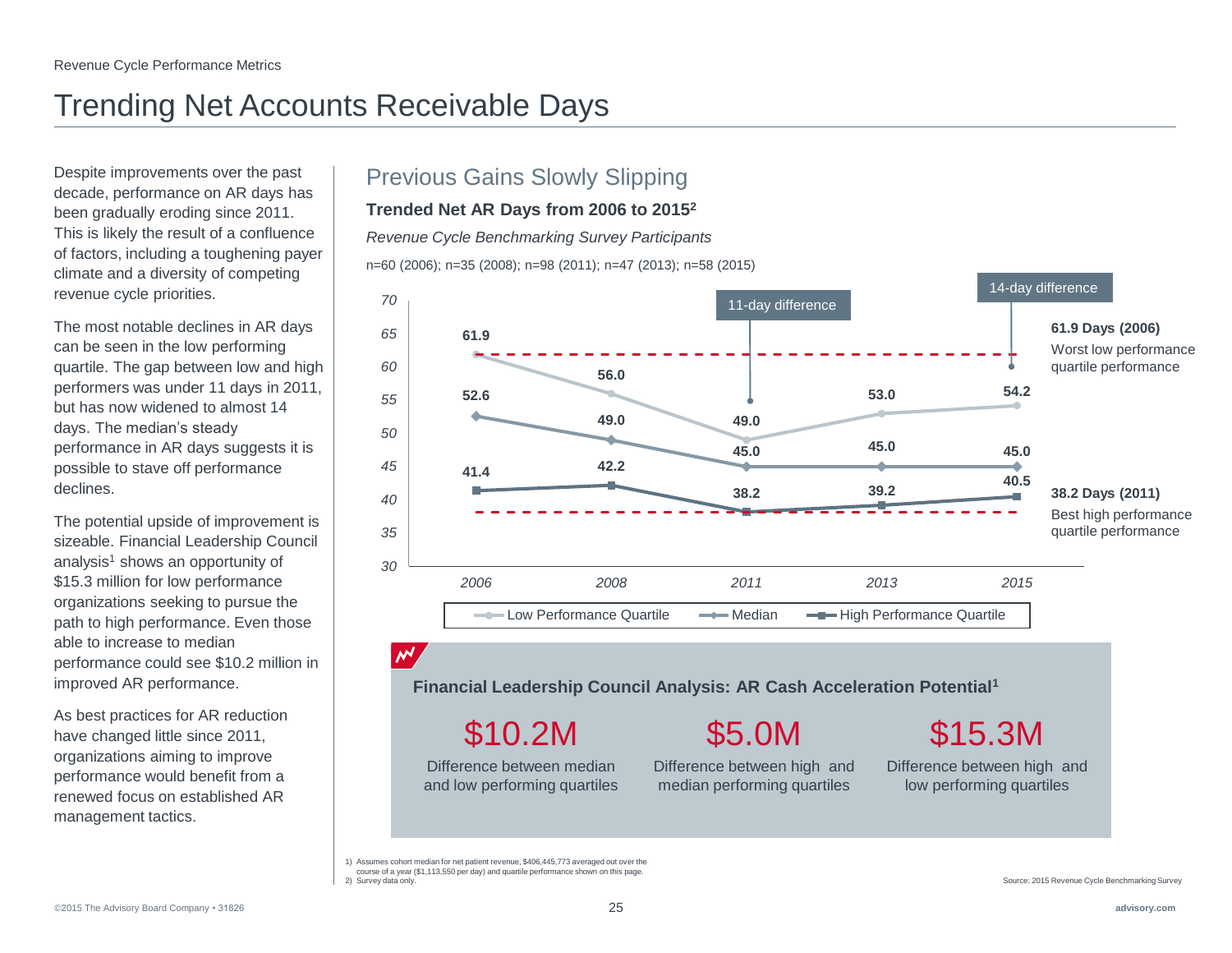## Aged Accounts: AR Over 90 Days and AR Over 120 Days

n=155

A surprisingly large proportion of accounts receivable remain uncollected at 90 days across all performance quartiles with a near 100% gap between high and low performers.

There is minimal improvement observed in AR performance after 90 days, as evidenced by the persistent collection gap present at 120 days.

It remains to be seen how aged AR performance may be impacted in the short to medium term. Two significant forces seem poised to play a role here; first, the recent transition to ICD-10 causing potential payer delays; second, the shift toward HDHPs that increases patient financial obligations, traditionally a leading cause of aged AR.

### Ninety Days an Apparent Stagnation Point for AR

**AR Over 90 Days As a Percentage of Total Billed AR<sup>1</sup>**



 $M$ 

### **AR Over 120 Days As a Percentage of Total Billed AR<sup>1</sup>**

n=151



\$25.0M

Median value of outstanding AR aged over 90 days

Median value of outstanding AR aged over 120 days \$19.2M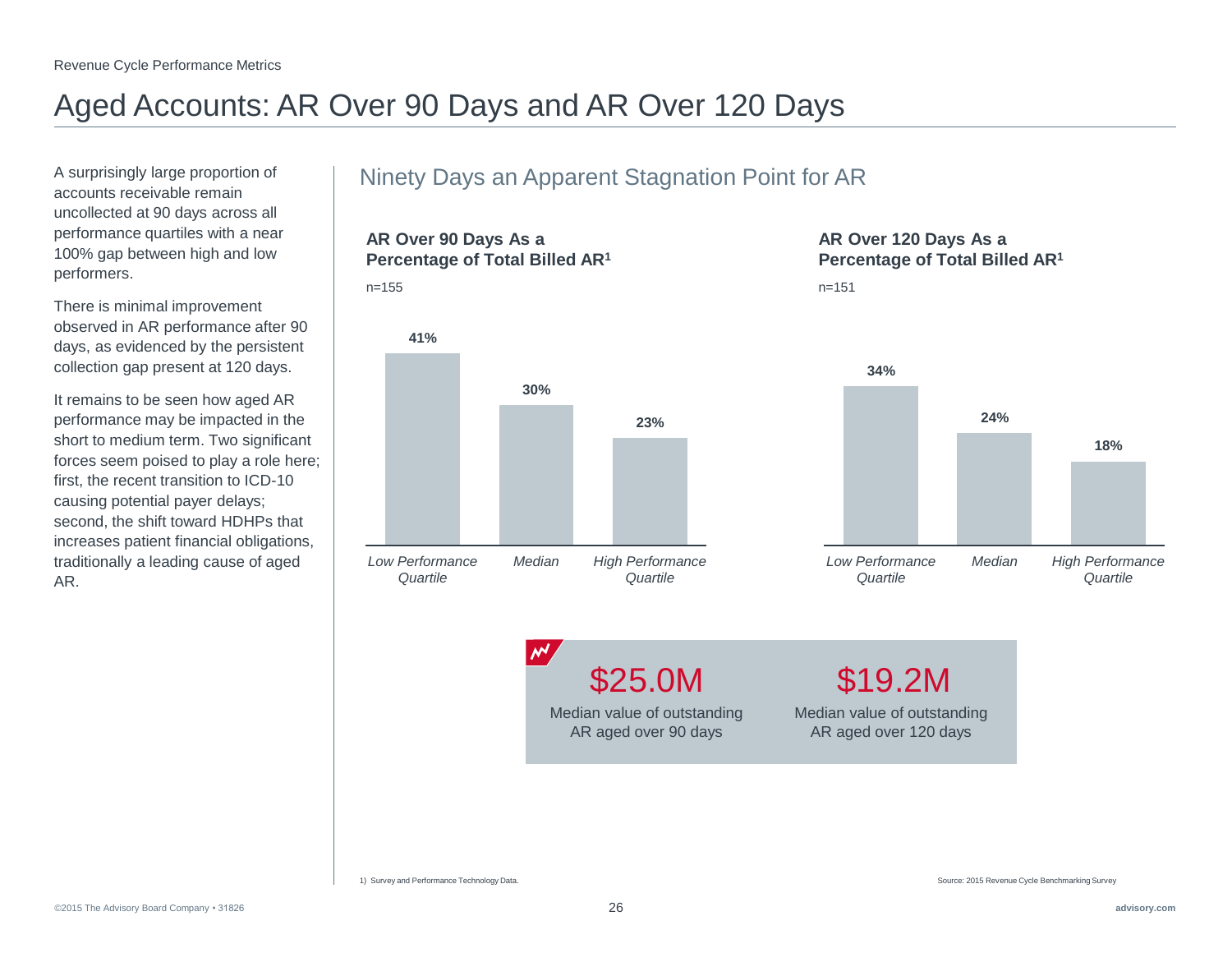## Self-Pay Collections: Early-Out and Long-Term

As highlighted on page 14, fewer organizations outsource collections today than in 2013. Based on the narrow difference in early-out recovery rate (top) observed between the median and high performance quartiles it appears that the industry may be converging on best practice. Given the recent increases in overall patient financial responsibility, historic earlyout recovery rates of 43% may no longer be attainable.

Long-term collections (bottom) remain nearly unchanged from 2013. Performance between quartiles continues to be relatively close, with low overall success rates. This supports the commonly held belief that aged accounts are more difficult to collect regardless of the approach.

### Early-Out Collections May Pay Off—Up to a Point

### **Early-Out Self-Pay Collection Agency Recovery Rate<sup>1</sup>**



### **Long-Term Self-Pay Collection Agency Recovery Rate<sup>1</sup>**



n=32 (2013); n=52 (2015)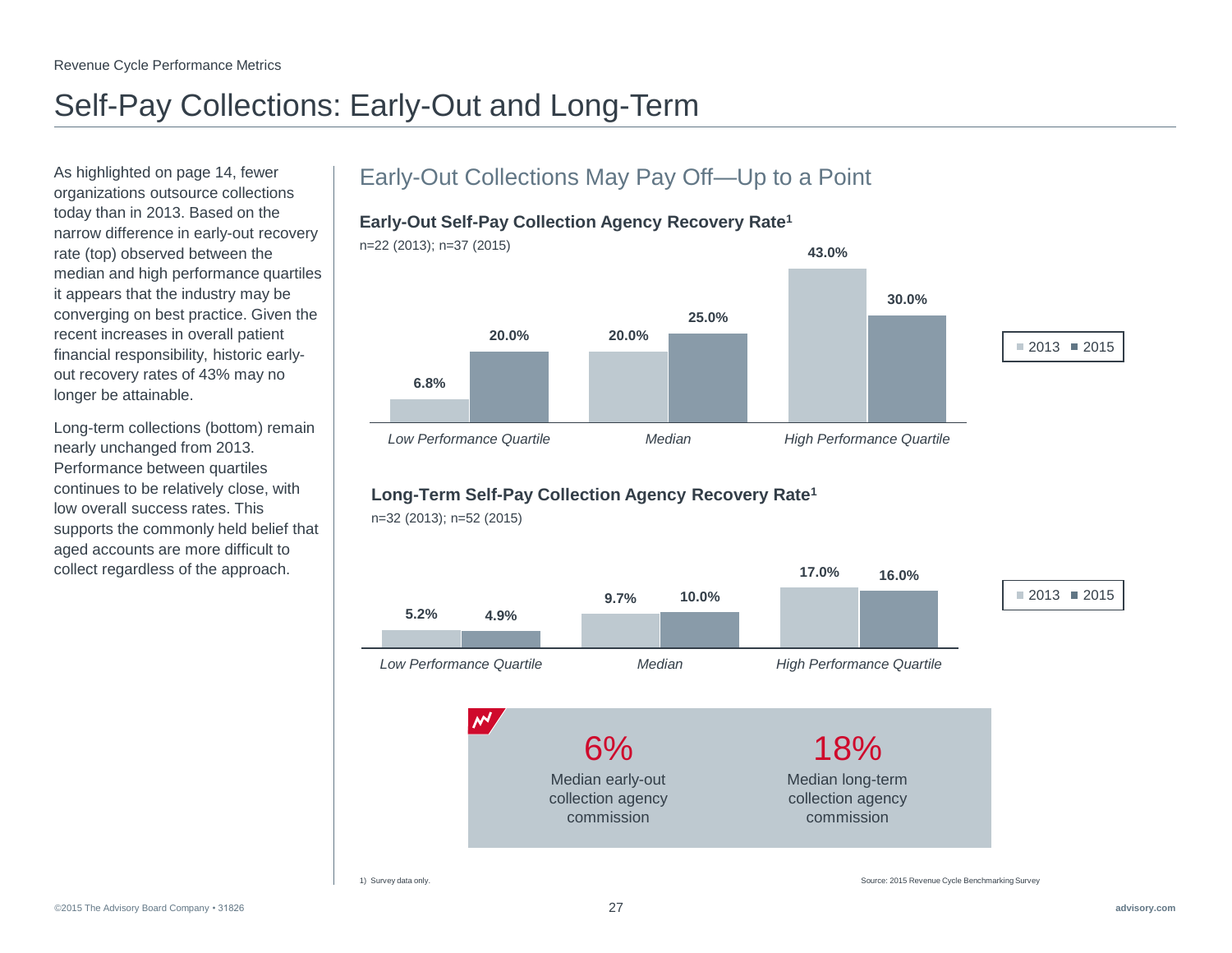## Denials by Payer

The growing proportion of commercial denials should pose a concern for hospitals that have historically relied on these payers to cross-subsidize lower reimbursing public payers. More than half of all denials are now attributable to commercial payers, much higher than reported 2013 rates. Anecdotal reports also suggest these payers carry more complex requirements than government payers, creating more work for denials follow-up teams.

Denials from government payers have decreased, with survey participants reporting lower initial denial rates for both Medicare and Medicaid and lower Medicare denial write-offs.



### Commercial Denials Write-Offs Impact Efficacy of Payer Cross-Subsidization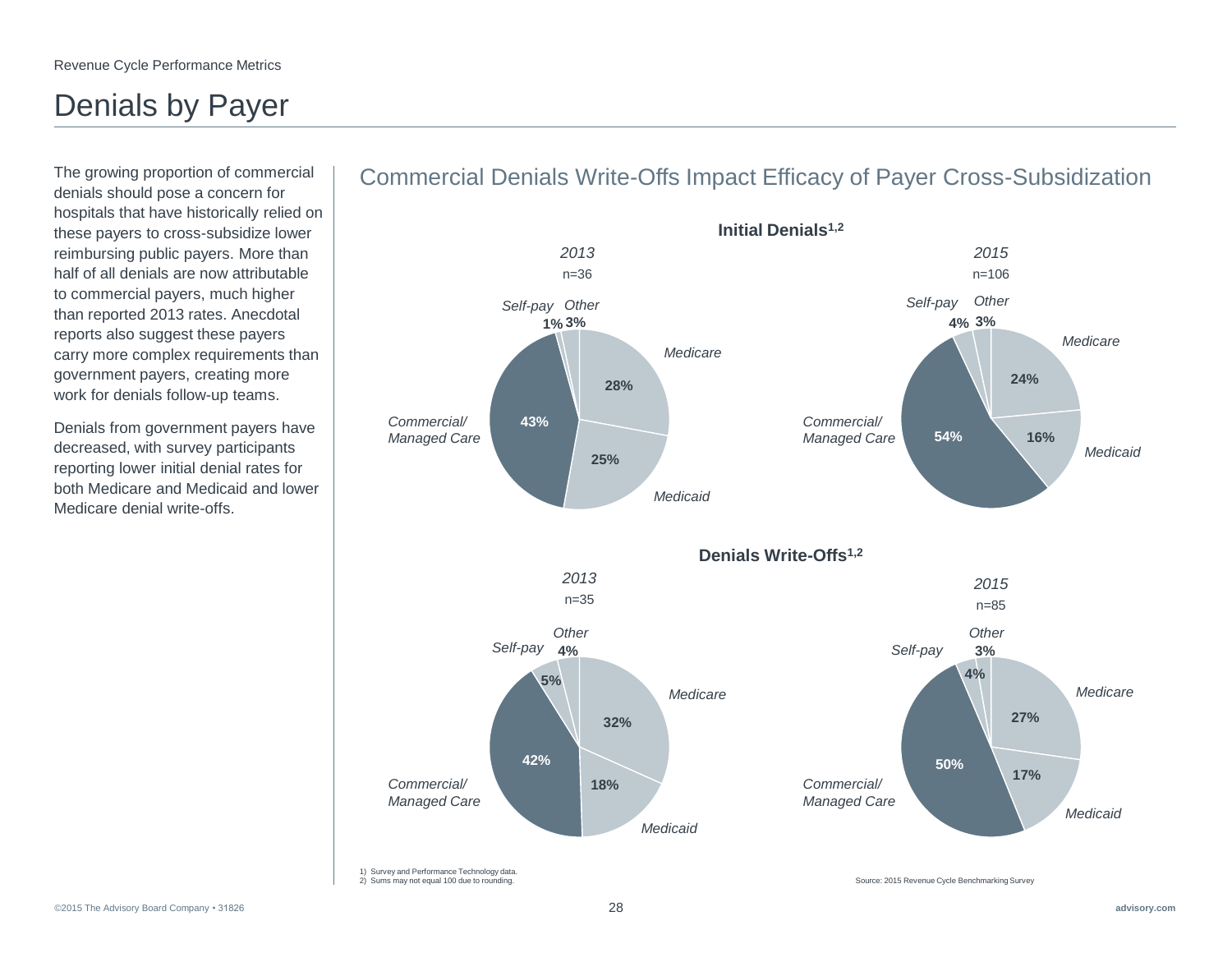## Denials by Reason

Demographic and technical errors are far and away the leading source of both initial denials and write offs reported in this year's survey. Perhaps most significant is the relative doubling of this category as a proportion of all denials since 2013. The upside of this finding is that most demographic/ technical denials are avoidable, well within the control of hospital revenue cycle functions.

Considering the increase in overall commercial denials described on page 28, commercial payers are likely contributing significantly to the spike in demographic/technical denials seen between 2013 and 2015 representing a clear area of focus for providers.

#### **36% 22% 26% 16% 61% 12% 16% 11% 42% 28% 6% 22% 23% 41% 12% 25%** 1) Survey and Performance Technology Data. 2) Percentages may not sum to 100 due to rounding.. Source: 2015 Revenue Cycle Benchmarking Survey n=35 *2013 2013* n=36 *2015 Medical Necessity Eligibility Authorization Demographic/ Technical Errors* n=87 *Authorization Demographic/ Technical Errors Eligibility Medical Necessity 2015* n=103 *Authorization Demographic/ Technical Errors Eligibility Medical Necessity Medical Necessity Eligibility Authorization Demographic/ Technical Errors* **Denials Write Offs1,2**

**Initial Denials1,2**

### Demographic and Technical Errors, Leading Cause of Rework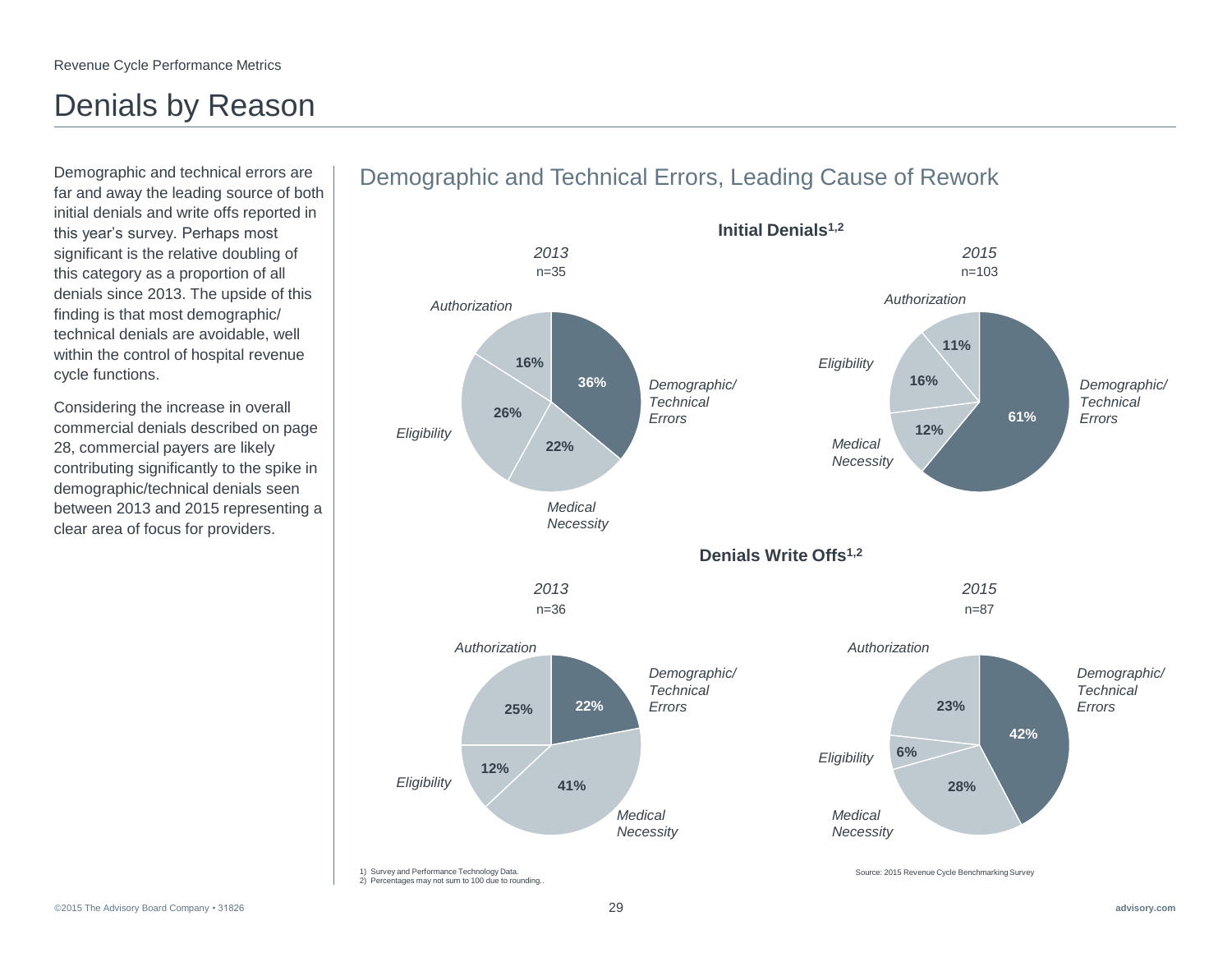## Appeal Success for Denials

This year's survey shows a wide performance gap in success rates when appealing denials. High performers successfully appeal denied claims two to three times more often than low performers across all payer types.

However, even high performers fail to overturn 17% to 27% of denials. Most organizations report appeals success rates of less than 60%, further indicating the need for improved denial management processes.

Many denials are considered preventable, particularly technical and demographic errors. Organizations should weigh increased investment in denial prevention efforts against the current costs of denials management. Given the relatively low appeals success rates across the cohort, improved denial prevention may reduce the need for appeals and likely trim overall cost to collect as well.

### Examine Hidden Costs of Overturning Denials



#### **Appeal Success for Denials<sup>1</sup>**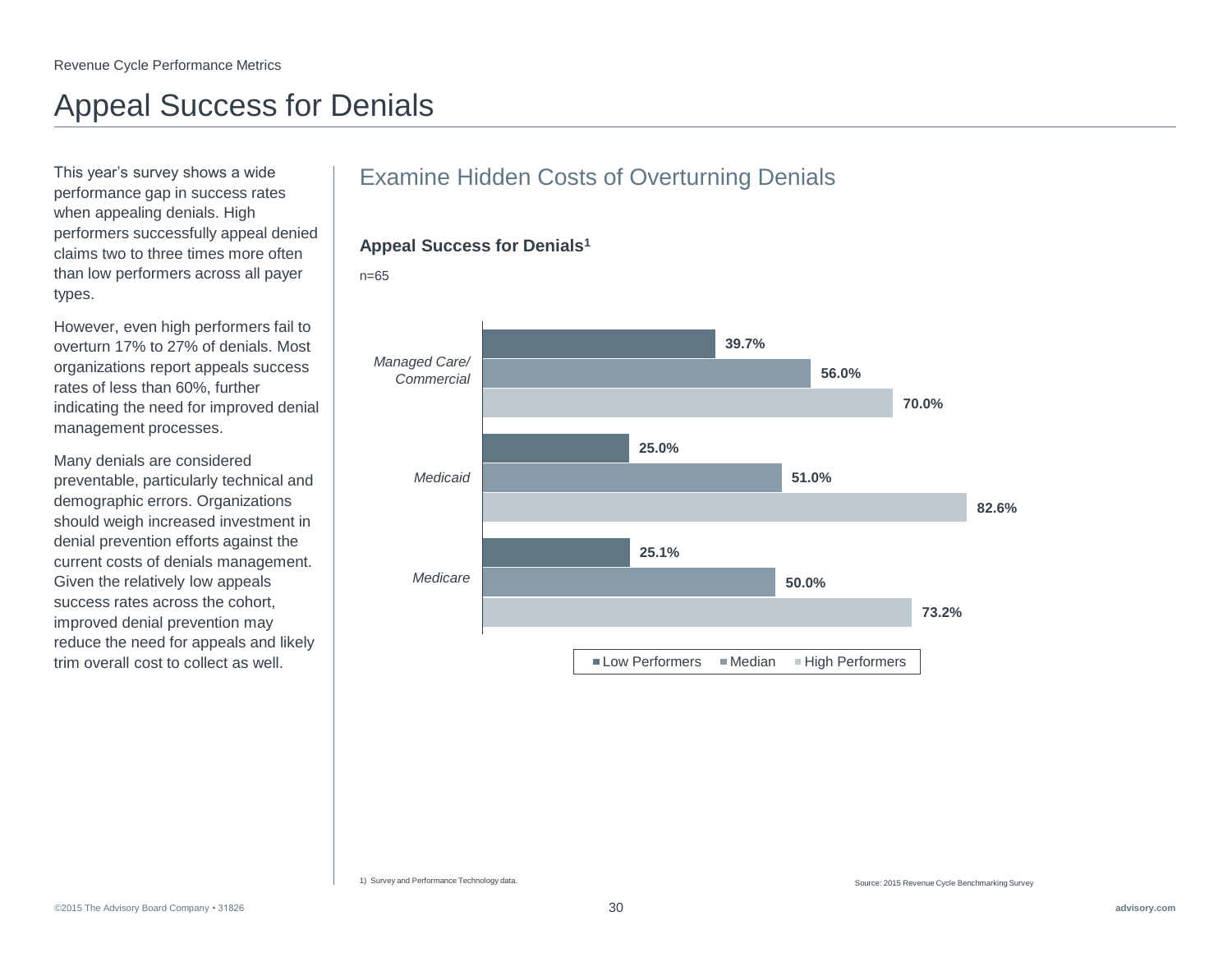## Cost to Collect

Controlling collection costs has proven to be a challenge for Financial Leadership Council members over the past four years. Collections costs decreased across all performance quartiles compared to 2013 levels, however only low-cost performers managed to reduce their costs to 2011 levels.

The difference in collections spending between the high- and low-cost quartiles has grown significantly since 2011, climbing from 47% to 100%. We recommend hospitals assess whether their own investment in cost to collect is paying off with high revenue cycle performance. The analysis on pages 32 and 33 provide two models of comparison to consider.

### Spending Gap Doubled Since 2013

#### **Full Cost to Collect<sup>1</sup>**

*Percentage of Net Patient Revenue*

n=51 (2011); n=31 (2013); n=59 (2015)



### $\mathcal{M}'$

**A Growing Gap in Cost to Collect**

Difference between 47%

high- and low-cost quartile in 2011

62%

Difference between high- and low-cost quartile in 2013

Difference between 100%

high- and low-cost quartile in 2015

#### 1) Survey data only.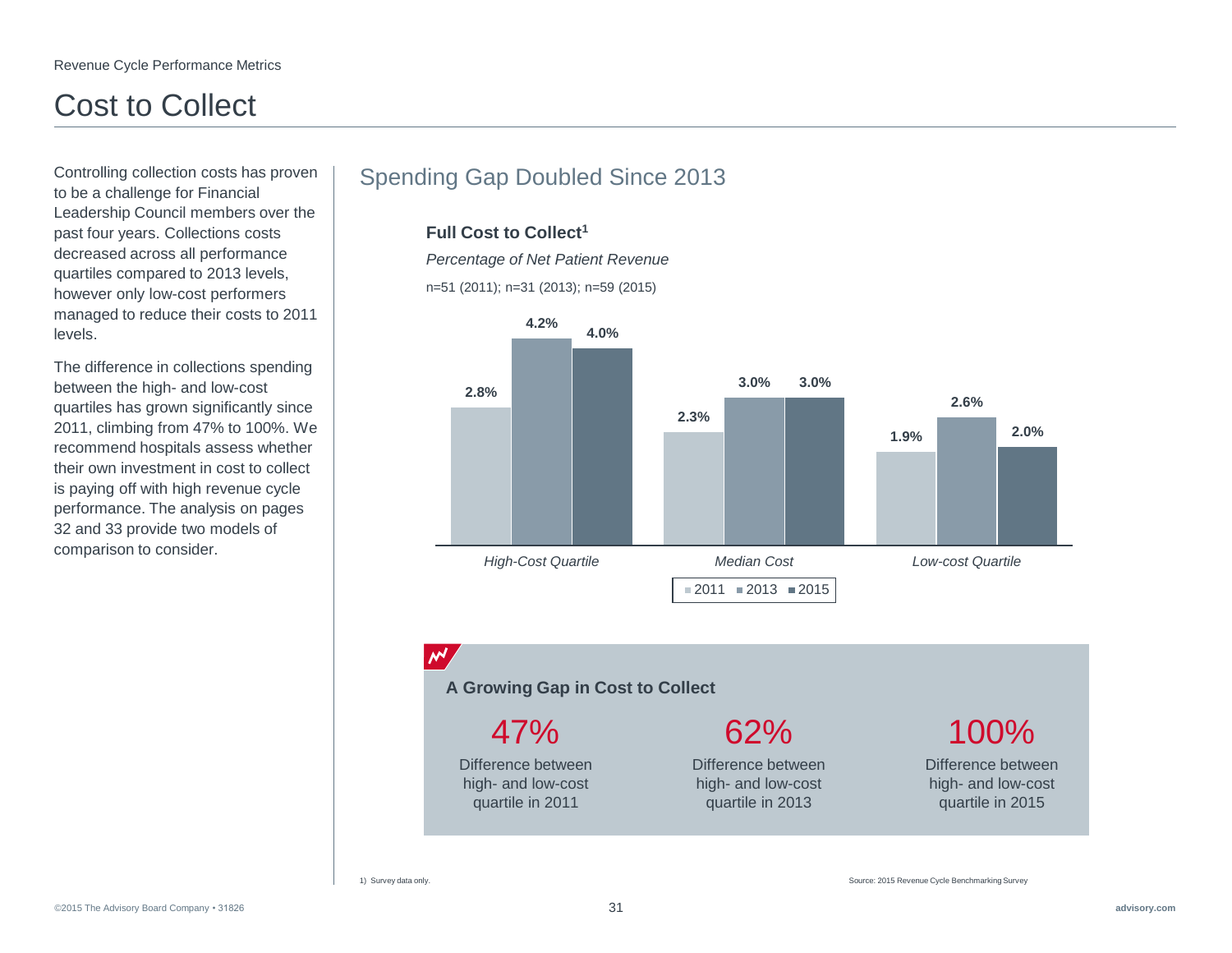## AR Performance by Cost-to-Collect

This graph shows the relative cost to collect by AR performance category.<sup>1</sup> There are two key takeaways from this data. First, low performing hospitals spend the most on cost to collect and also have the worst AR performance. Second, hospitals wishing to move from the median to high performing AR quartiles can expect to see substantially higher cost to collect. Our modeling indicates a \$5 million cash improvement for hospitals moving from median to high AR performance quartiles (page 24),<sup>2</sup> offset by an additional \$4 million in annual cost to collect.

If we consider costs in terms of dollars per AR day, it appears that median performance may be a relative "sweet spot" with a cost 40% lower than organizations in the low or high performing quartiles. Hospitals should weigh the relative merits of potentially losing out on additional cash associated with lower AR days versus increasing overall cost of collection, when evaluating the jump from median to high AR performance.

### Poor Accounts Receivable Performance Linked to Cost Inefficiency

### **AR Performance Categories by Cost to Collect3,4**

*Days in AR and Approximate Cost to Collect* n=38



 $A$ R Days  $A$ pproximate Cost to Collect



- 2) Assumes cohort median for annual net patient revenue, \$406,445,773 divided by 365 (\$1,113,550).
- 3) Survey data only.
- 4) Cost to collect as a percentage of net patient revenue for low performing hospitals (AR days) was 4%, for median performing hospitals (AR days) was 2%, and for high performing hospitals (AR days) was 3%. The dollars reflect the cohort median for annual net patient revenue, \$406,445,773. Source: 2015 Revenue Cycle Benchmarking Survey

<sup>1)</sup> Assumes cohort median for annual net patient revenue, \$406,445,773.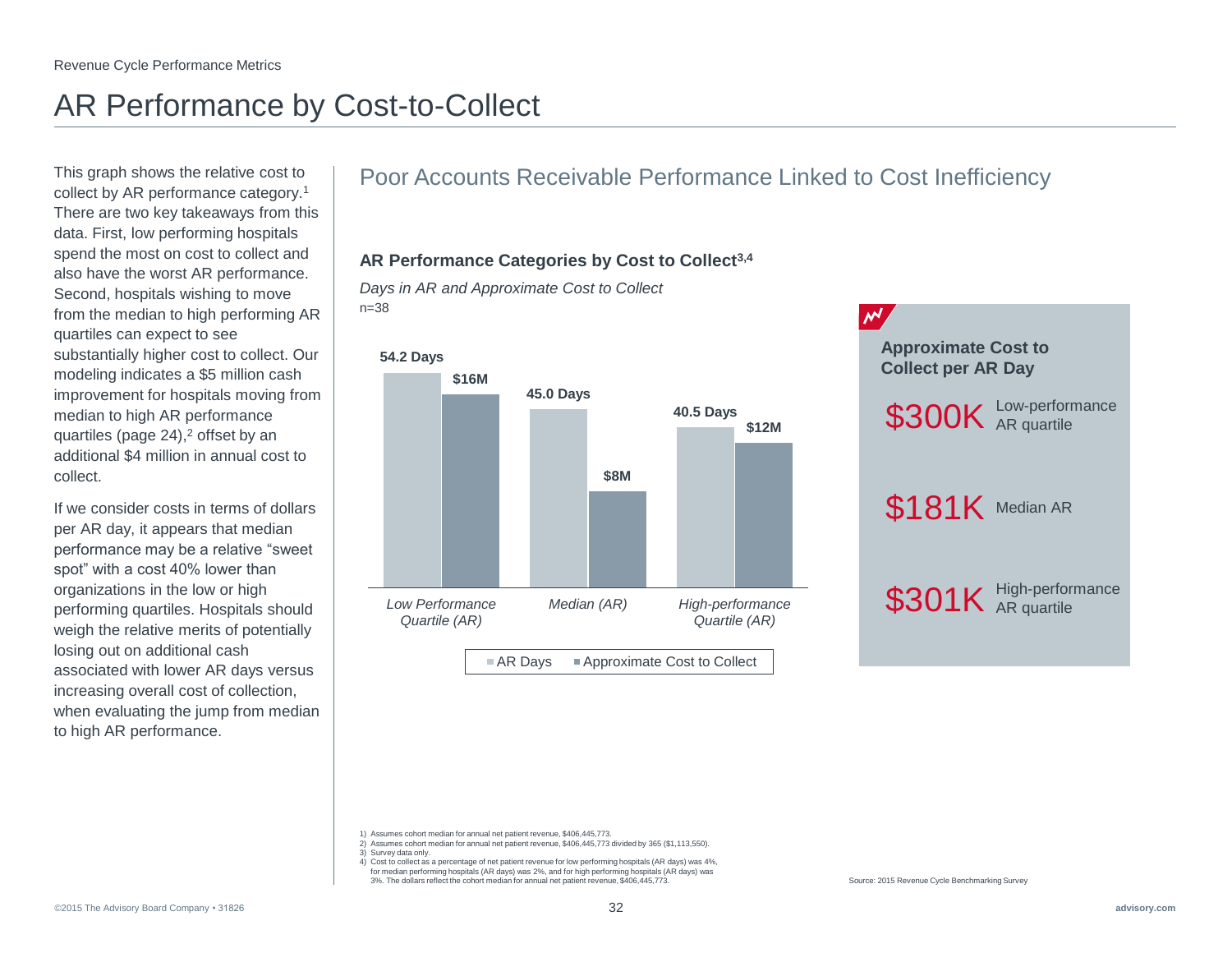## Revenue Cycle Spending by Net AR Days Performance Group

Our data suggests that organizations with worse overall accounts receivable performance spend a higher proportion of their revenue cycle expenses on salaries and benefits. High-performing organizations appear to have more effective processes and/or staff productivity, spending roughly six percentage points less on salaries and benefits than low performers.

One possible explanation for this difference is the higher spending dedicated to overhead and technology at high performing organizations. Such investments may enable improvements in collection efficiency, reducing the spending requirement for staffing.

### High-performers Spend Less on Staff



### **Revenue Cycle Expenses by Hospital AR Performance<sup>1</sup>**

1) Survey data only.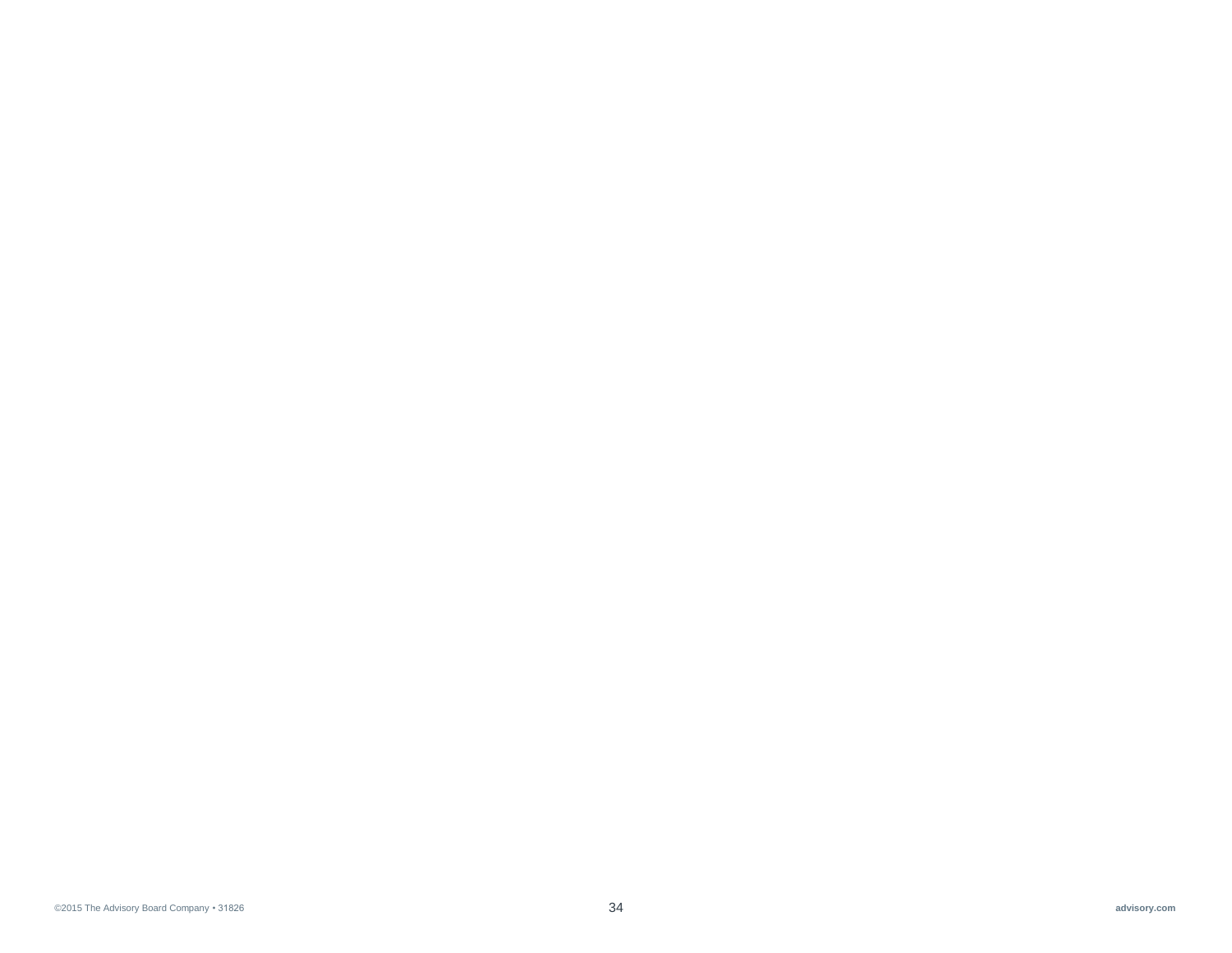## Appendix

- Revenue Cycle Definitions: Key Functions
- Revenue Cycle Definitions: Key Metrics
- Requested Data Points and Metric Calculations
- Revenue Cycle Performance Dashboard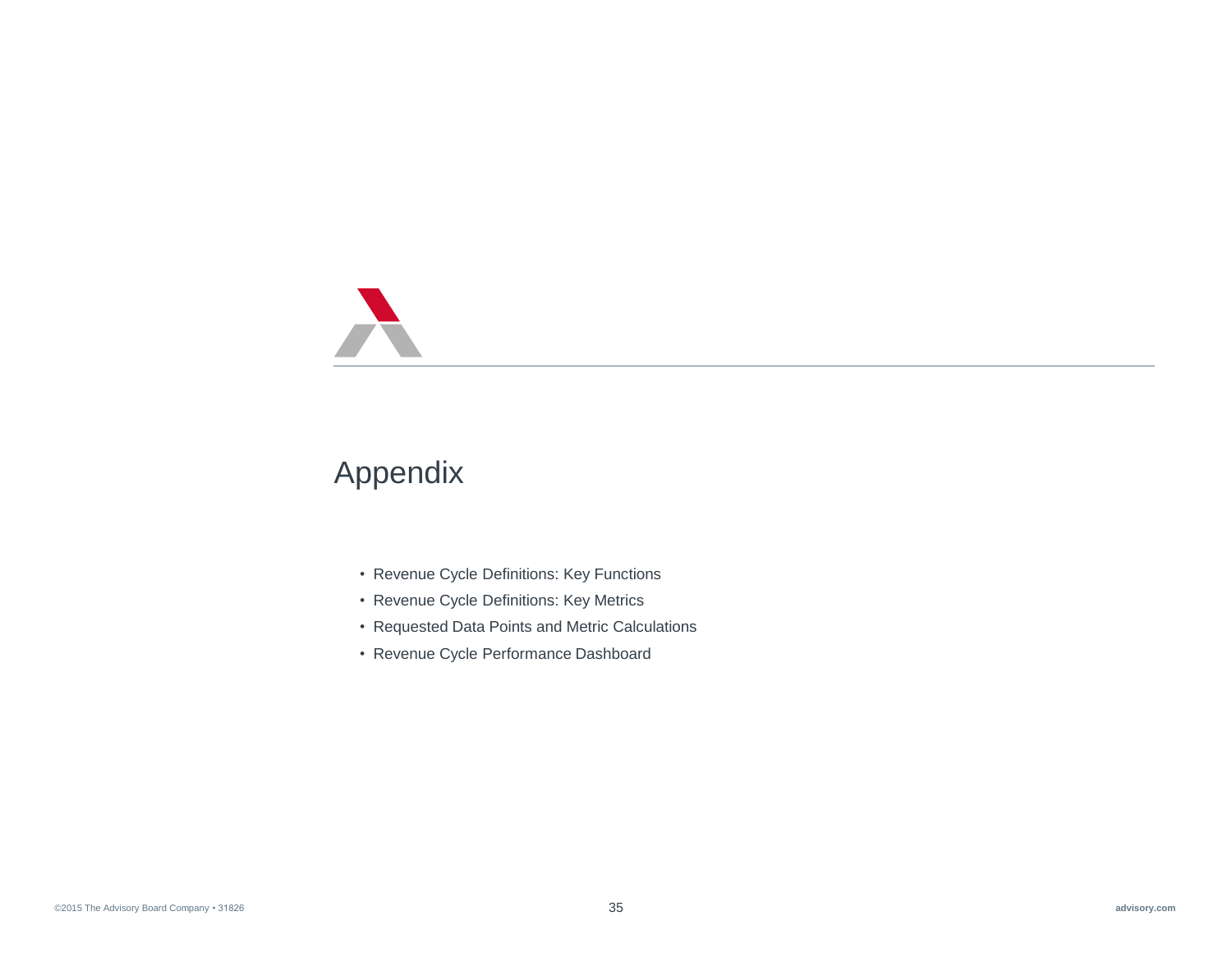## Revenue Cycle Definitions: Key Functions

| <b>Term</b>                 | <b>Definition</b>                                                                                                                                                                              |
|-----------------------------|------------------------------------------------------------------------------------------------------------------------------------------------------------------------------------------------|
| <b>Billing</b>              | Department responsible for bill preparation and distribution to responsible parties                                                                                                            |
| <b>Business Office</b>      | All in-house functions related to billing and collections                                                                                                                                      |
| Coding                      | Department responsible for translating transcribed documentation into the appropriate ICD-10 codes and/or feeding them into an electronic<br>grouper designed to assign DRGs                   |
| Collections                 | In-house department responsible for following up on claims, managing denials, and posting cash                                                                                                 |
| <b>Financial Counselors</b> | Staff responsible for developing payment plans and special arrangements for self-pay patients; can operate on both the patient access and<br>business office sides                             |
| Mid-cycle                   | All revenue-cycle functions that generally occur between the patient access and business office segments; usually includes case<br>management, coding, medical records, and utilization review |
| Outsourcing                 | Any external service contracted by the hospital to perform a revenue cycle function                                                                                                            |
| <b>Patient Access</b>       | All in-house functions related to patient scheduling, pre-registration, registration, and admission                                                                                            |
| Pre-registration            | Department responsible for collecting patient information and/or verifying insurance prior to patient visit                                                                                    |
| Registration                | Department responsible for collecting patient information and admitting at the time of patient visit                                                                                           |
| Scheduling                  | Department responsible for scheduling appointments and coordinating with physician offices                                                                                                     |
| Self-Pay                    | All claims and revenue stemming from patient obligations                                                                                                                                       |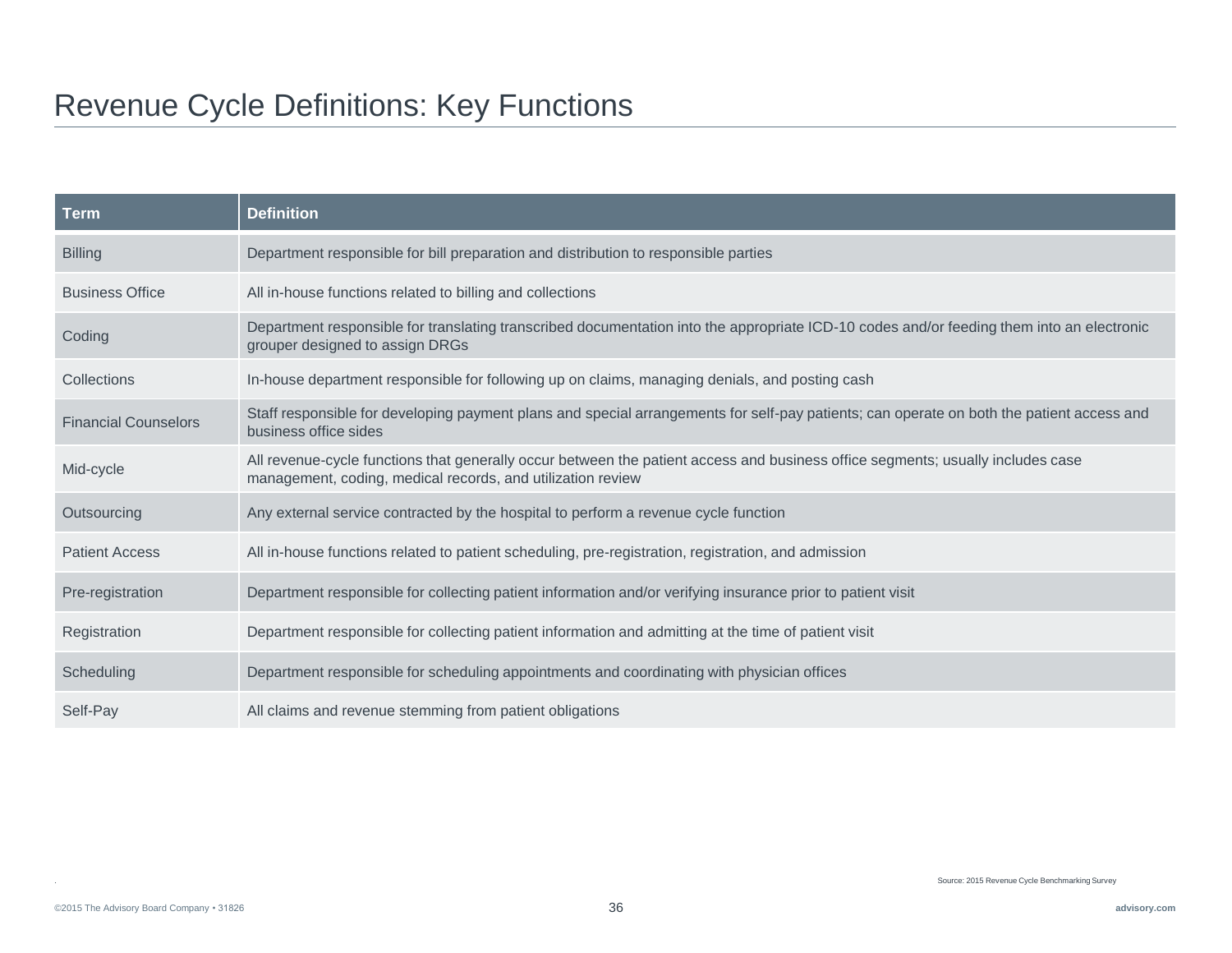## Revenue Cycle Definitions: Key Metrics

| <b>Metric</b>                                       | <b>Definition</b>                                                                                                                                                                                                                     | <b>Value</b>                                                                                                           |
|-----------------------------------------------------|---------------------------------------------------------------------------------------------------------------------------------------------------------------------------------------------------------------------------------------|------------------------------------------------------------------------------------------------------------------------|
| <b>Appeal Success for</b><br>Denials                | Metric indicating a hospital's success in overturning denied claims                                                                                                                                                                   | Indicator of opportunities for payer and provider relationship<br>improvement                                          |
| Case Mix Index                                      | Metric representing the average diagnosis-related group (DRG) relative<br>weight for a hospital                                                                                                                                       | Indicator of the patient acuity and relative cost needed to treat<br>the mix of patients in a hospital                 |
| <b>Coded Not Final Billed</b><br>(CNFB)             | Days between the coding department completing coding of the record<br>and the billing department submitting claim for payment                                                                                                         | Indicator of efficiency in the back end of the revenue cycle                                                           |
| <b>Cost to Collect</b>                              | All operational and depreciation revenue cycle costs, including staff<br>salaries and benefits, technology solutions, outsourcing costs, and<br>overhead costs (space, office materials, etc.), not including capital<br>expenditures | Indicator of the efficiency and productivity of the revenue cycle<br>process                                           |
| <b>Discharged Not Final</b><br><b>Billed (DNFB)</b> | Days between the patient being discharged from the hospital and the<br>billing department submitting the claim for payment, also called unbilled<br>accounts receivable                                                               | Indicator of revenue cycle overall efficiency                                                                          |
| <b>Discharged Not Final</b><br>Coded (DNFC)         | Days between the patient being discharged from the hospital and the<br>coding department completing coding of the record                                                                                                              | Indicator of efficiency in the mid-cycle stage of the revenue cycle<br>(documentation, capture, and coding)            |
| <b>Early-Out Collections</b>                        | The use of an external collections agency that assumes responsibility for<br>self-pay accounts on or near day one of the billing cycle and follows<br>through the billing process on behalf of the hospital                           | Indicator of external collections agency's ability to collect self-pay<br>claims 1 to 90 into the billing cycle        |
| Long-Term Collections                               | The use of an external collections agency that assumes responsibility for<br>self-pay accounts about 90 to 120 days into the billing cycle                                                                                            | Indicator of external collections agency's ability to collect self-pay<br>claims 90 to 120 days into the billing cycle |
| <b>Net Accounts Receivable</b><br>Days              | Metric indicating the time the time in days from billing to receiving<br>payment for all accounts receivable                                                                                                                          | Indicator of revenue cycle's ability to liquidate accounts                                                             |
| Point-of-Service<br>Collections                     | Collection of the portion of a bill that is likely to be the responsibility of the<br>patient prior to the provision of services                                                                                                      | Indicator of pre-service patient engagement and communication<br>in the front office                                   |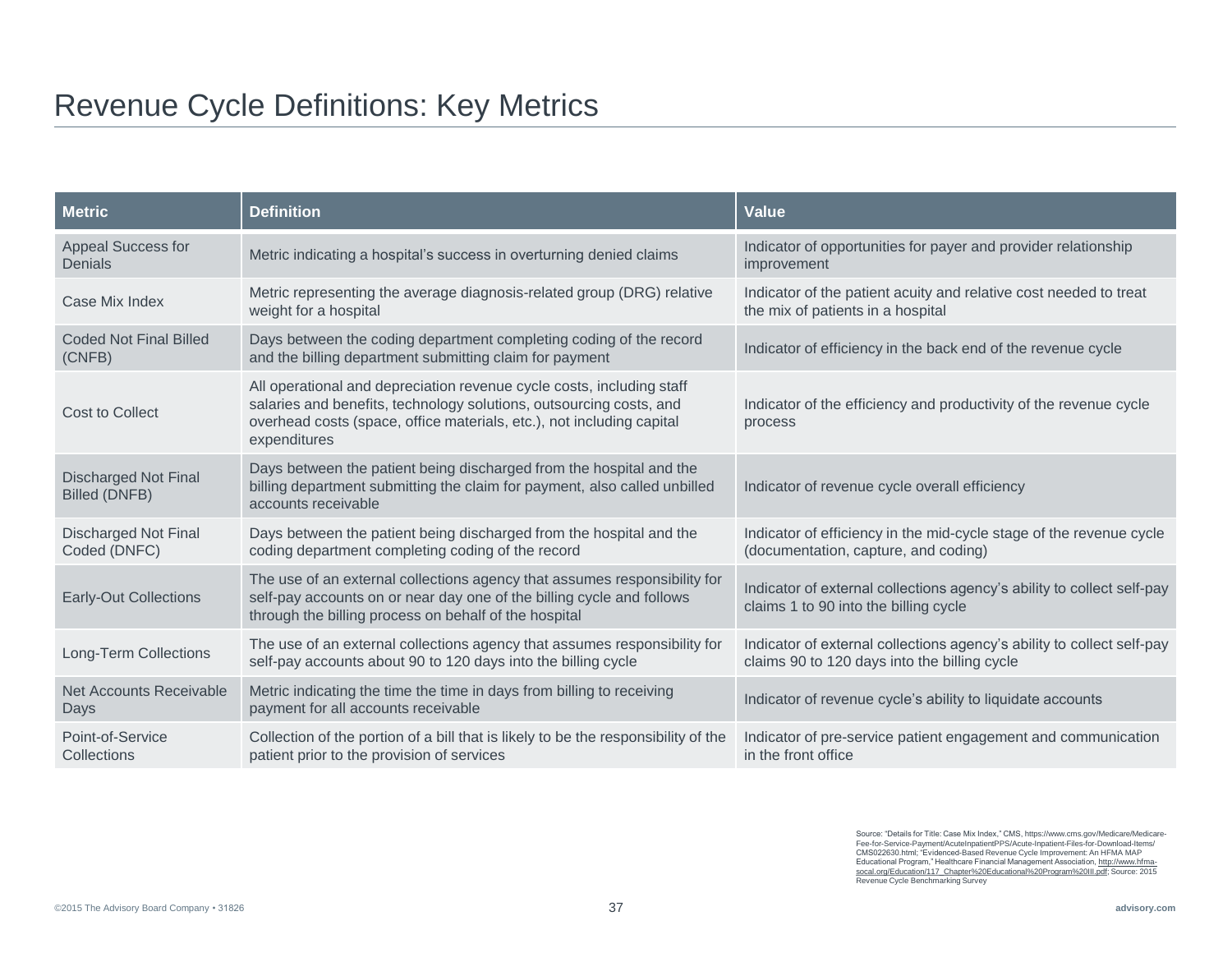## Requested Data Points and Metric Calculations

| <b>Requested Data Points</b>                               | <b>Metric</b>                                                        | <b>Calculation</b>     |
|------------------------------------------------------------|----------------------------------------------------------------------|------------------------|
| #1 Net Inpatient Revenue                                   | Point of Service Collections as a Share of Total Net Patient Revenue | #4<br>$#1+#2$          |
| #2 Net Outpatient Revenue                                  | Share of Revenue: Inpatient                                          | #1                     |
| #3 Average Daily Revenue                                   |                                                                      | $\frac{1}{11+12}$      |
| #4 Total Dollar Amount Collected at Point-of-Service       | Share of Revenue: Outpatient                                         | #2<br>$\overline{7+1}$ |
| #5 Dollar Amount in Accounts Receivable                    | DNFB (Discharged Not Final Billed) Days                              | #8<br>$\overline{43}$  |
| #6 Dollar Amount in Accounts Receivable Aged Over 90 Days  | DNFC (Discharged Not Final Coded) Days                               | #9<br>$\overline{43}$  |
| #7 Dollar Amount in Accounts Receivable Aged Over 120 Days | <b>Coded Not Final Billed Days</b>                                   | #10<br>#3              |
| #8 Dollar Amount in Accounts Discharged Not Final Billed   | AR Greater than 90 Days as a Share of Billed AR                      | #6<br>$\overline{45}$  |
| #9 Dollar Amount in Accounts Discharged Not Final Coded    | AR Greater than 120 Days as a Share of Billed AR                     | #7<br>$\overline{45}$  |
| #10 Dollar Amount in Accounts Coded Not Final Billed       |                                                                      |                        |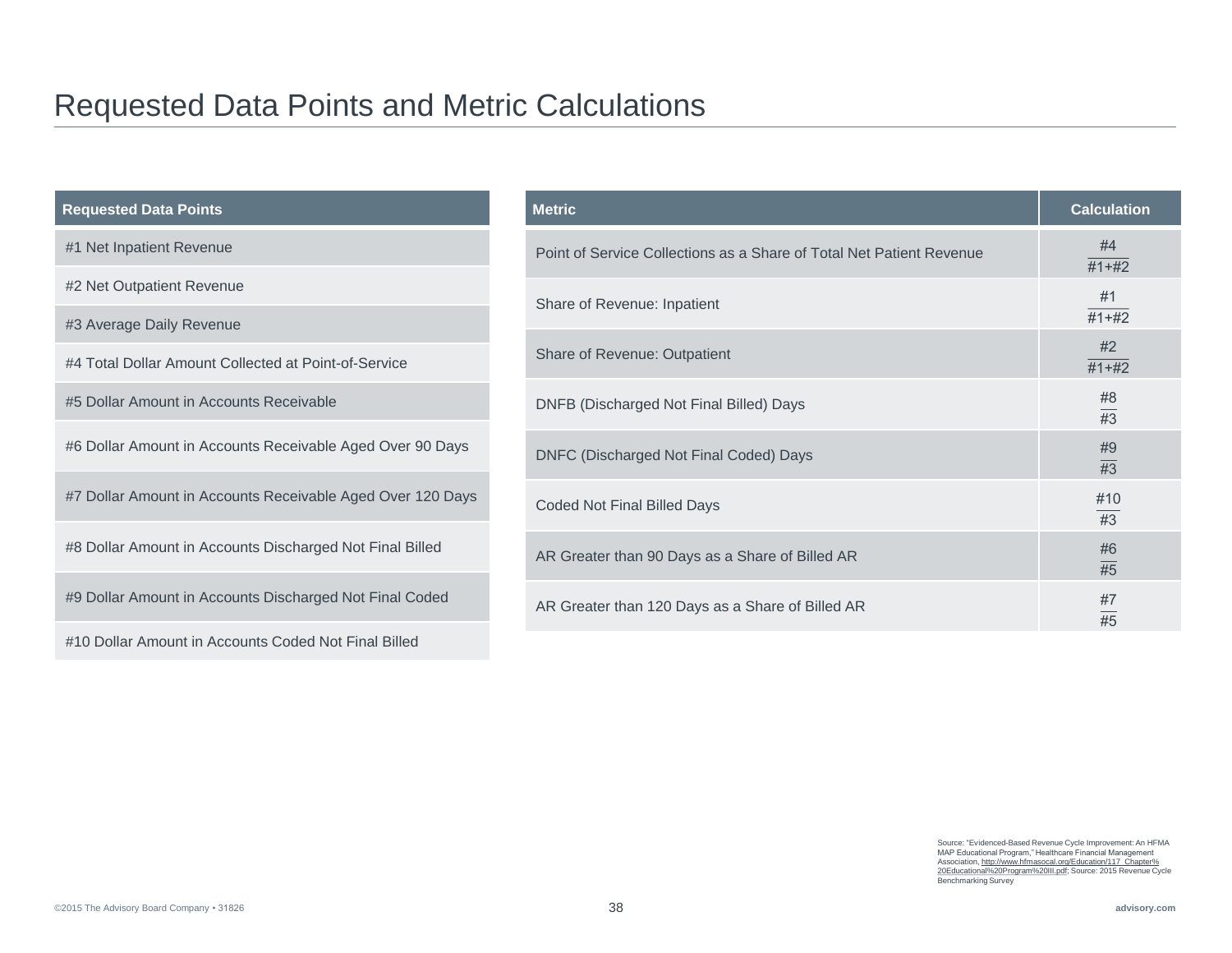## Revenue Cycle Performance Dashboard

### Snapshot of Key Metrics

|                                                        | <b>Low Performance</b><br>Quartile | <b>Median</b> | <b>High Performance</b><br>Quartile |
|--------------------------------------------------------|------------------------------------|---------------|-------------------------------------|
| Appeal Success for Denials: Medicare                   | 25.1%                              | 50.0%         | 73.2%                               |
| Appeal Success for Denials: Medicaid                   | 25.0%                              | 51.0%         | 82.6%                               |
| Appeal Success for Denials: Managed Care/Commercial    | 39.7%                              | 56.0%         | 70.0%                               |
| AR>90 as a Percentage of Total Billed AR               | 41%                                | 30%           | 23%                                 |
| AR>120 as a Percentage of Total Billed AR              | 34%                                | 24%           | 18%                                 |
| <b>DNFB Days</b>                                       | 11.6                               | 7.1           | 5.7                                 |
| <b>DNFC Days</b>                                       | 7.0                                | 4.1           | 2.1                                 |
| Early-Out Collections Recovery Rate                    | 20.0%                              | 25.0%         | 30.0%                               |
| Long-Term Collections Recovery Rate                    | 4.9%                               | 10.0%         | 16.0%                               |
| Net AR Days                                            | 54.2                               | 45.0          | 40.5                                |
| POS Collections as a Percentage of Net Patient Revenue | 0.27%                              | 0.57%         | 1.10%                               |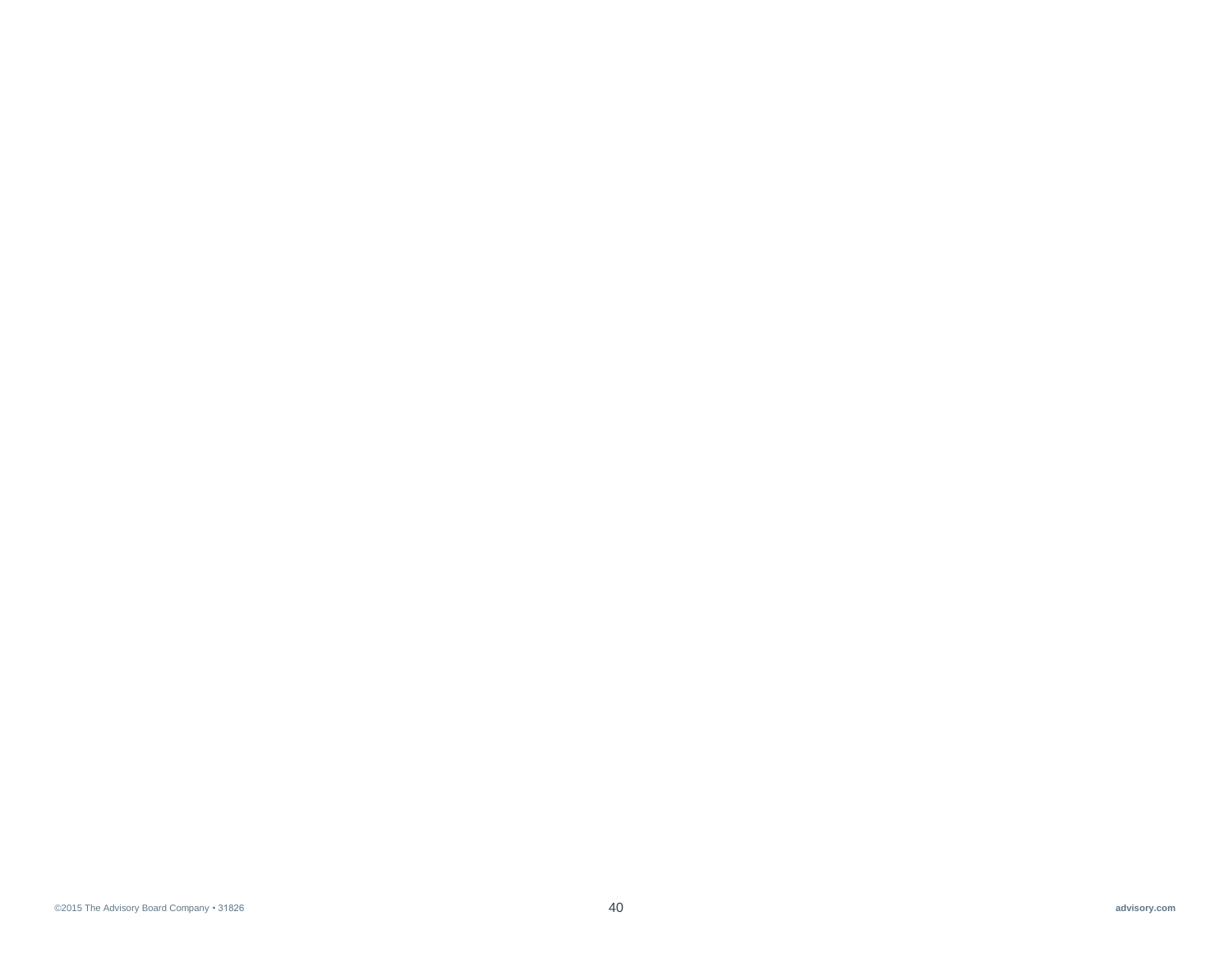

## 2015 Revenue Cycle Benchmarking Survey

Survey Questions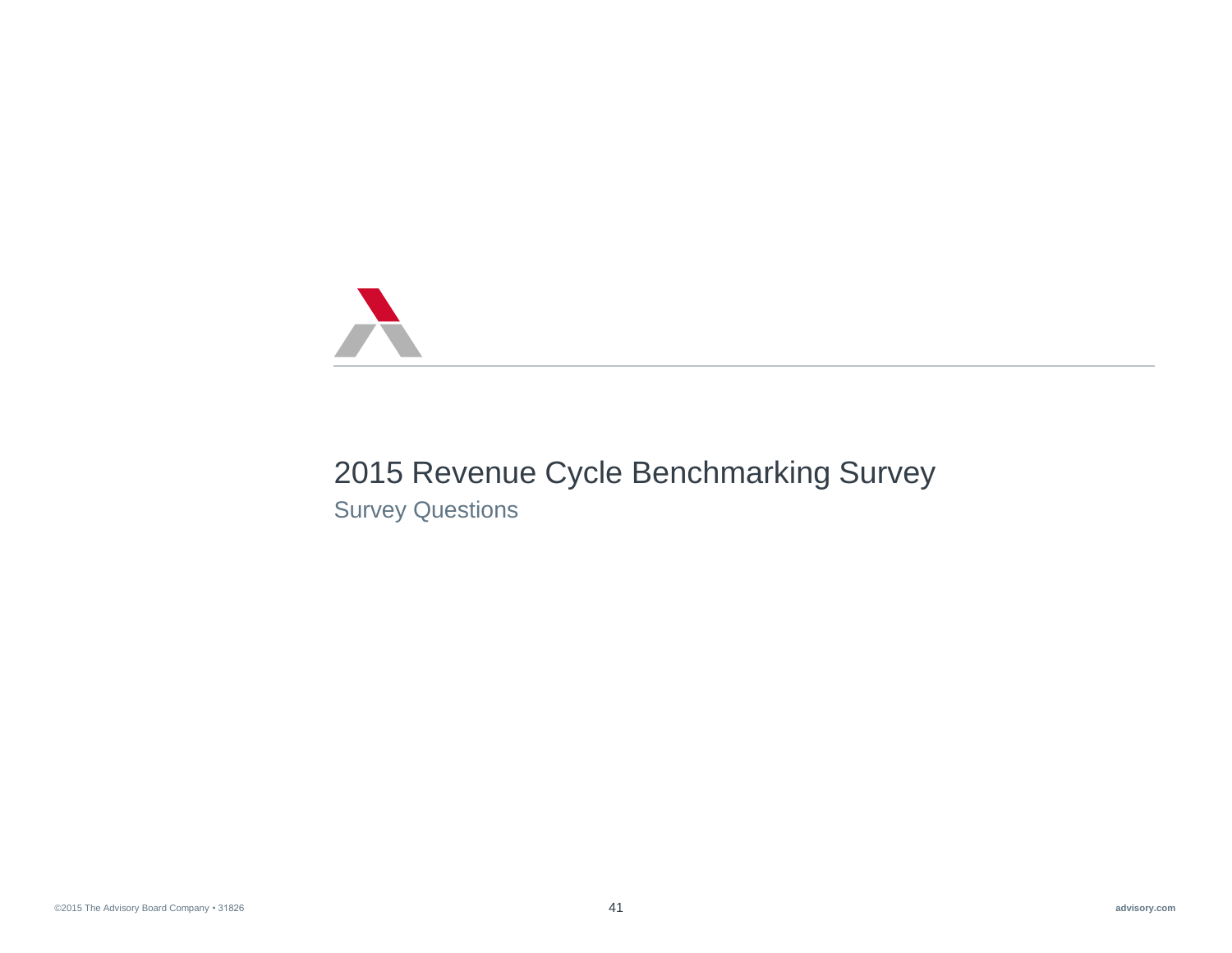#### **Welcome to the 2015 Revenue Cycle Benchmarking**

This survey will provide benchmarks on hospital revenue cycle. Most of this survey asks for data from your organization's most recently completed fiscal year. Additionally, this survey is facility-specific. Please respond about only one facility within this survey. If you have multiple facilities, you may submit multiple surveys and a link is provided at the end to allow you to restart.

This survey should take no more than 15 minutes to complete. All individual responses will remain confidential and only be shared in aggregate.

#### **Support from Your Performance Technology Team**

Our team greatly values your membership in our Revenue Cycle Performance Technology. Some of the data we are seeking in this survey is already captured in one or more of your Performance Technology services. You will not be asked these questions and your survey will be slightly shorter. Your dedicated advisor will answer these questions for you once your survey is submitted.

#### **Organizational Background Profile**

*Please provide information to help us classify your hospital across common identification characteristics.*

- 1. What is the NPI for your hospital?
- 2. What is your hospital's affiliation status?
	- □ Independent/Stand-Alone
	- $\Box$  Part of a multi-hospital single-state system

\_\_\_\_\_\_\_\_\_\_\_\_\_\_\_\_\_\_\_\_\_\_\_\_\_\_\_\_\_\_\_\_\_\_\_\_\_\_\_\_\_\_\_\_

- $\Box$  Part of a multi-hospital multi-state system
- 3. Which best characterizes your hospital's tax status?
	- □ For-profit
	- □ Non-profit
- 4. Much of this survey will ask you about the most recently completed fiscal year at your organization. Which fiscal year will you be responding about?
	- FY 2014 FY 2013
- 5. What functions within your hospital's revenue cycle are outsourced?

*Please select all that apply. Outsourced functions are those that are paid for and administered by entities outside the revenue cycle department*

- $\Box$  Scheduling
- $\Box$  Pre-registration
- **Q** Registration
- □ Case Management
- □ Medical Records
- $\Box$  Coding
- **D** Billing
- Collections (early-out)
- Collections (long-term)
- □ Payer Contracting
- Denial/Underpayment Recovery
- □ Physician Billing/Practice Management
- $\Box$  None of the above
- 6. Which types of physician groups exist at your organization? For physician groups at your organization, please specify how their revenue cycle is handled.

*For complex organizations or where multiple types of practice group arrangements exist, please choose the option which best fits the majority of your physician groups*

- **Employed Physician** 
	- *Managed by Hospital Revenue Cycle*
	- *Managed by Independent Revenue Cycle*
	- *Not Applicable or Not Present*
- Other Economically-affiliated Physician
	- *Managed by Hospital Revenue Cycle*
	- *Managed by Independent Revenue Cycle*
	- *Not Applicable or Not Present*
- **Q** Independent Physician
	- *Managed by Hospital Revenue Cycle*
	- *Managed by Independent Revenue Cycle*

Source: 2015 Revenue Cycle Benchmarking Survey

*Not Applicable or Not Present*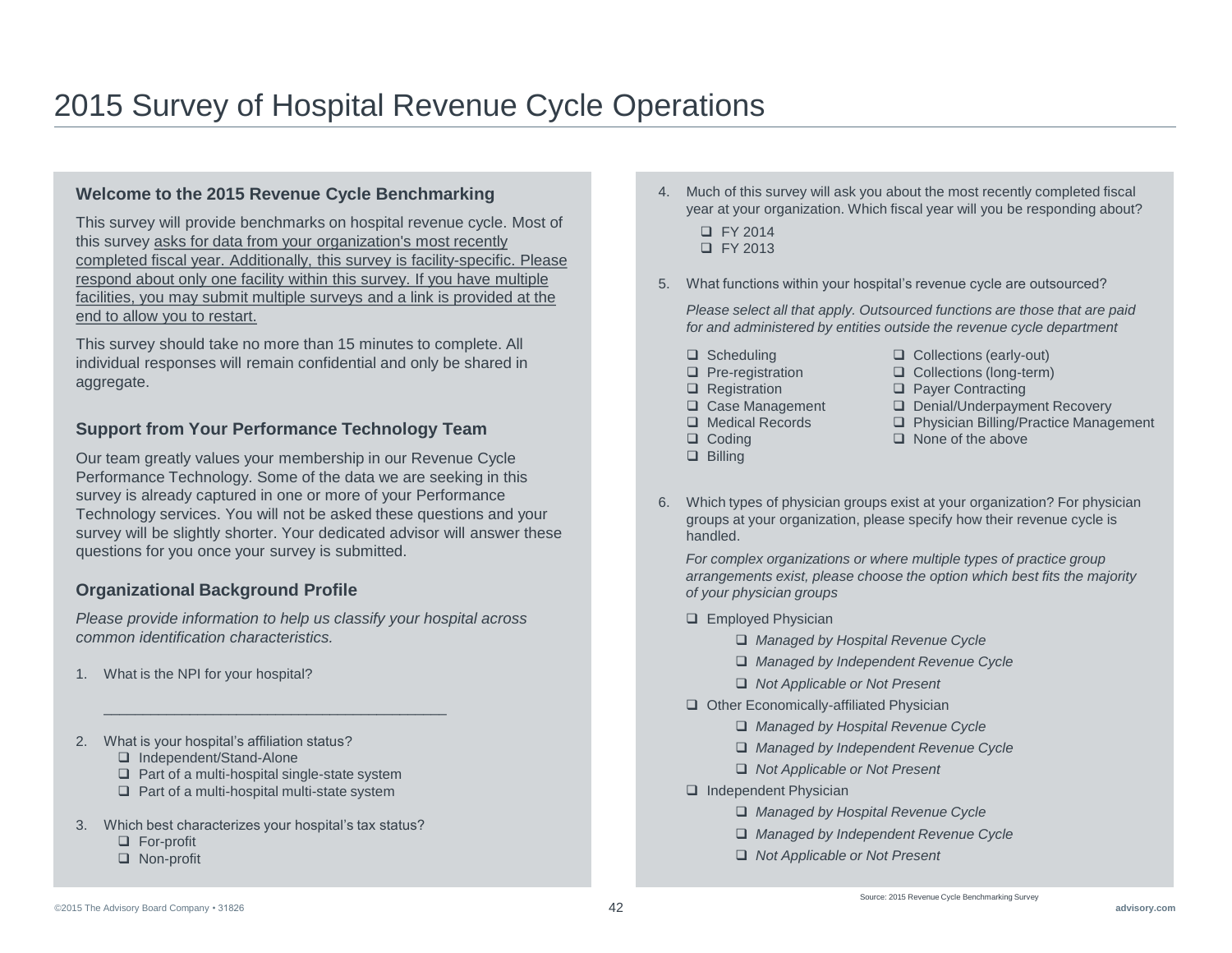#### **Organizational Financial Profile**

As a reminder, please answer the following questions with data for the **most recently completed fiscal year** at your hospital.

- 7. What was your organization's total number of registrations?
	- a. Outpatient:
	- b. Inpatient:
- 8. What was your organization's total net patient revenue?
	- a. Outpatient:
	- b. Inpatient: \_\_\_\_\_\_\_\_\_\_\_\_\_\_\_
- 9. What was your organization's payer mix for inpatient registrations? *Enter values as percentages; numbers should sum to 100%*

| Medicare                | $\frac{0}{0}$ |
|-------------------------|---------------|
| Medicaid                | $\%$          |
| Managed/Care/Commercial | $\%$          |
| Self-Pay                | $\%$          |
| Other                   | $\%$          |
| Total                   | 100%          |

10. What was your organization's payer mix for outpatient registrations? *Enter values as percentages; numbers should sum to 100%*

| Medicare                | $\frac{0}{0}$ |
|-------------------------|---------------|
| Medicaid                | $\%$          |
| Managed/Care/Commercial | $\%$          |
| Self-Pay                | $\%$          |
| Other                   | $\%$          |
| <b>Total</b>            | 100%          |

- 11. What was your organization's case mix index (CMI)? *At a minimum, please provide CMI across the latest quarter (January, February, & March 2015); if historical data is available, provide CMI for the last four quarters starting with Q2-2014 (April, May, & June 2014).*
	- a. Q1 2015: \_\_\_\_\_\_\_\_\_\_\_\_\_\_
	- b. Q4 2014:
	- c. Q3 2014: \_\_\_\_\_\_\_\_\_\_\_\_\_\_
	- d.  $Q2\,2014$
- 12. What is the percentage of your dual-coded claims that contain a DRG shift? *Please enter a value between 0% and 100%.*  $\sim$   $\sim$   $\sim$   $\sim$   $\sim$   $\sim$

#### **Back-End Revenue Cycle Profile**

As a reminder, please answer the following questions with data for the **most recently completed fiscal year** at your hospital.

- 13. What is the total dollars in unbilled account status? *Exclude '"in-house'" accounts. Do not include accounts with administrative holds.*
	- a. Discharged Not Final Coded (DNFC): \$
	- b. Coded Not Final Billed: \$
	- c. DNFC and Coded Not Final Billed Combined: \$ *Please include sum Discharged Not Final Billed (DNFB)*:
- 14. What is the total dollar amount of outstanding A/R? *Include Active status, billed, debit receivables; exclude "in-house'" and DNFB.*  $\frac{1}{2}$
- 15. What is the total dollar amount of outstanding A/R? *Include Active status, billed, debit receivables; exclude "in-house'" and DNFB.*
	- a. Outstanding AR aged over 90 days (i.e., AR>90):
	- b. Outstanding AR aged over 120 days (i.e., AR>120):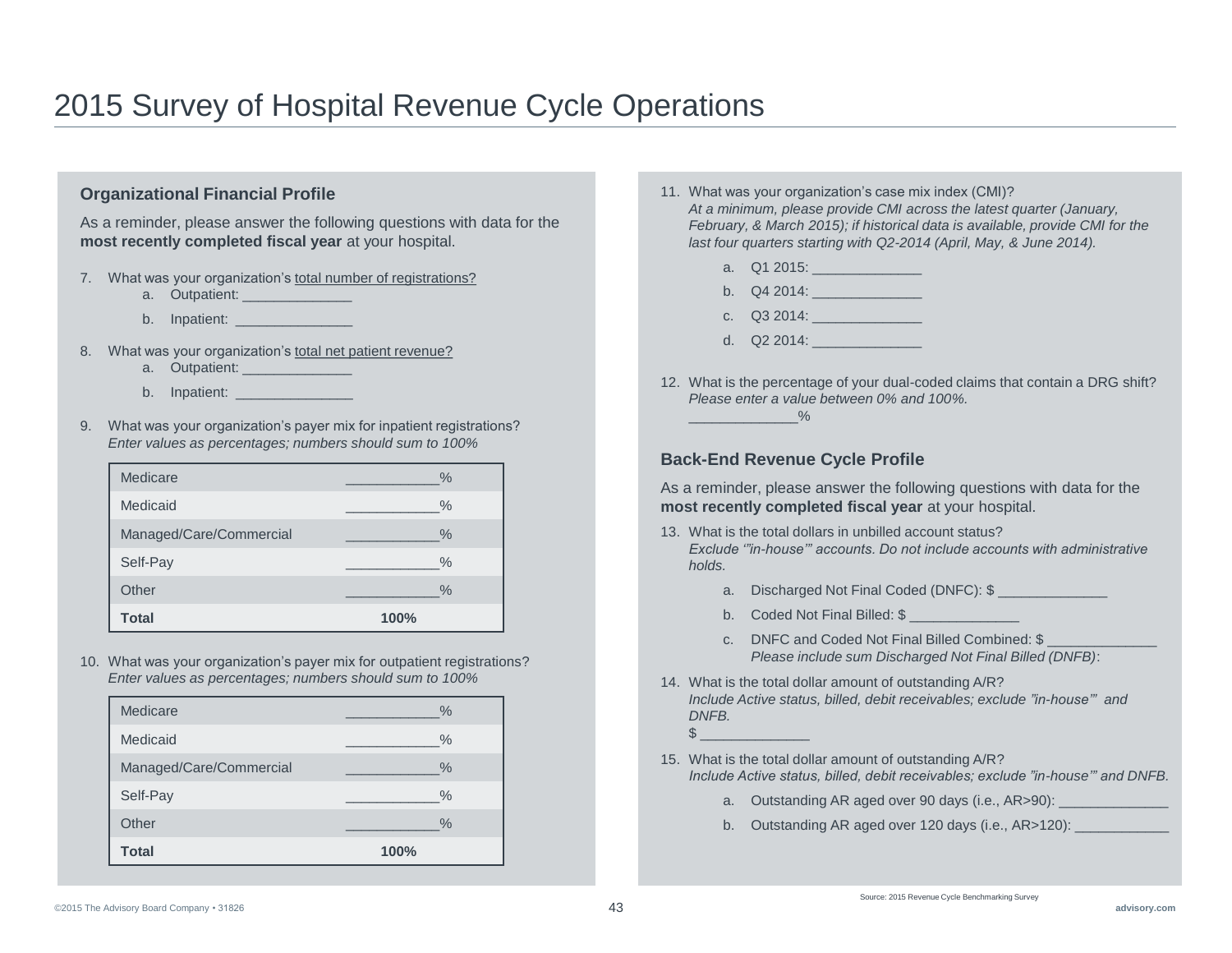- 16. For each type of AR days, please provide your organization's average days in AR:
	- a. Gross AR Days: Gross total days in accounts receivable:
	- b. Net AR Days: Net total days in accounts receivable:
- 17. What is your facility's average daily revenue?

#### **Back-End Revenue Cycle Profile**

 $\frac{1}{2}$   $\frac{1}{2}$   $\frac{1}{2}$   $\frac{1}{2}$   $\frac{1}{2}$   $\frac{1}{2}$   $\frac{1}{2}$   $\frac{1}{2}$   $\frac{1}{2}$   $\frac{1}{2}$   $\frac{1}{2}$   $\frac{1}{2}$   $\frac{1}{2}$   $\frac{1}{2}$   $\frac{1}{2}$   $\frac{1}{2}$   $\frac{1}{2}$   $\frac{1}{2}$   $\frac{1}{2}$   $\frac{1}{2}$   $\frac{1}{2}$   $\frac{1}{2}$ 

As a reminder, please answer the following questions with data for the **most recently completed fiscal year** at your hospital.

18. Please estimate your revenue cycle department's full "cost to collect," as a percentage of net patient revenue:

*Please include all operational and depreciation revenue cycle costs including staff salaries and benefits, technology solutions, outsourcing costs, and overhead costs (space, office materials, etc.). Do not include capital expenditures.*

- $\frac{0}{0}$
- 19. Please estimate the percentage of your hospital's total revenue cycle costs spent in the following areas:

*Answers must sum to 100%. For technology costs, include only annual operational and depreciation costs; do not include capital expenditures.*

| Technology            | $\frac{0}{6}$ |
|-----------------------|---------------|
| Outsourcing           | $\frac{0}{0}$ |
| Overhead              | $\%$          |
| Salaries and Benefits | $\frac{0}{0}$ |
| Total                 | 100%          |

20. What best describes your contractual adjustment practices?

*While there are many varied practices, please choose the one that best describes the practice for the majority of your billed payers.*

- $\Box$  Net down all contractuals at time of bill
- $\Box$  Net down all contractuals at time of payment
- $\Box$  Net down Inpatient only at time of bill
- $\Box$  Net down Government payers at time of bill
- $\Box$  Other:

\_\_\_\_\_\_\_\_\_\_\_\_\_\_

\_\_\_\_\_\_\_\_\_\_\_\_\_\_

21. Please provide the following information regarding outsourced early-out collections:

*Please enter all percentages as whole numbers. Early-out collections refers to the use of an external collections agency that assumes responsibility for self-pay accounts on Day 1 of the billing cycle.*

- a. Average age of claim when set to collection agency:
- b. Average collection agency commission percentage:  $\frac{0}{0}$
- c. Average collection fee per account: \$
- d. Average recovery rate: \_\_\_\_\_\_\_\_\_\_\_\_\_\_%
- e. Average age for secondary transfer:
- 22. Please provide the following information regarding outsourced long-term collections:

*Please enter all percentages as whole numbers. Long-term collections refers to the use of an external collections agency that assumes responsibility for self-pay accounts about 90-120 days into the billing cycle.*

- a. Average age of claim when set to collection agency:
- b. Average collection agency commission percentage:
- c. Average collection fee per account: \$
- d. Average recovery rate: \_\_\_\_\_\_\_\_\_\_\_\_\_\_%

 $\frac{9}{6}$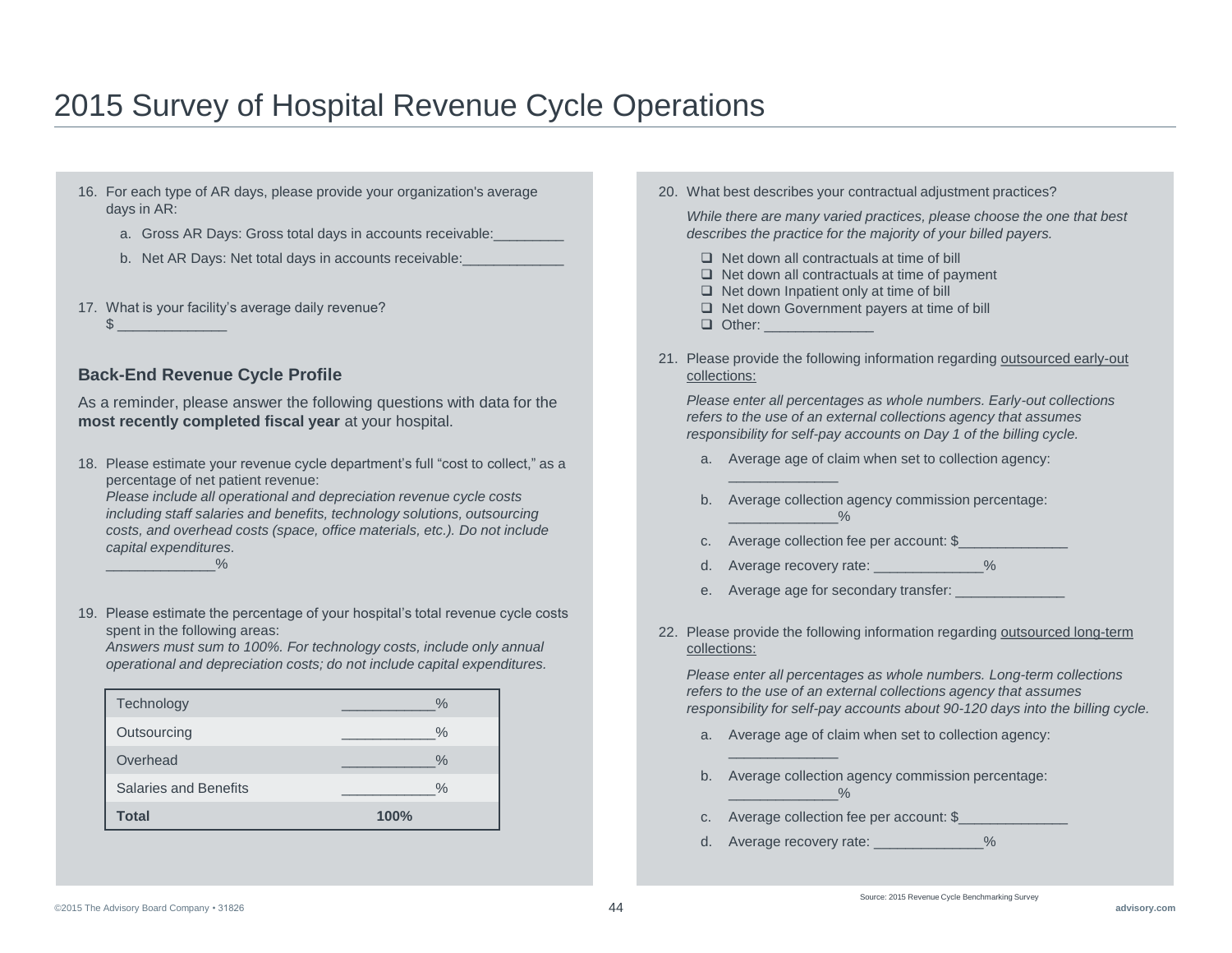23. Please indicate the number of FTEs employed in each of the following areas of your hospital revenue cycle: *Do not include outsourced employees in the figure for total FTEs.*

- Scheduling
- Pre-registration
- Registration
- \_\_\_\_ Case Management
- Medical Records
- \_\_\_\_ Coding
- \_\_\_\_ Billing
- Collections (early-out) Collections (long-term)
- Payer Contracting
- Denial/Underpayment Recovery Physician Billing/Practice
- **Management**
- None of the above

#### **Front-End Revenue Cycle Profile**

As a reminder, please answer the following questions with data for the **most recently completed fiscal year** at your hospital.

- 24. Please indicate your hospital's Point-of-Service collection dollars: *Point-of-Service collection dollars refer to the collection of the portion of the bill that is likely to be the responsibility of the patient prior to the provision of services.*
	- $\frac{1}{2}$
- 25. Please indicate the areas where your organization currently collects patient obligations at the point of service: *Please select all that apply.* 
	- □ Emergency Department/Urgent Care
	- □ Radiology
	- □ Inpatient/Outpatient Surgery
	- Other:
	- $\Box$  My hospital does not collect patient obligations at the point of service in any of these areas

26. What percentage of your organization's total point-of-service collections are generated in each service area?

*Please enter percentages as whole numbers; answers should sum to 100%.*

| <b>Emergency Department/Urgent</b><br>Care | $\%$          |
|--------------------------------------------|---------------|
| Radiology                                  | $\frac{0}{0}$ |
| Inpatient/Outpatient Surgery               | $\frac{0}{0}$ |
| Other                                      | $\frac{0}{0}$ |
| Total                                      | 100%          |

27. What is the percentage of your organization's total point-of-service "collection opportunity" in each service area?

*Collection opportunity" is the total portion of the bill that is likely to be the responsibility of the patient prior to the provision of services—this may not equal the actual point-of-service amount collected.*

| <b>Emergency Department/Urgent</b><br>Care | $\%$          |
|--------------------------------------------|---------------|
| Radiology                                  | $\%$          |
| Inpatient/Outpatient Surgery               | $\frac{0}{0}$ |
| Other                                      | $\frac{0}{0}$ |

28. About how much time does it take for your organization's front-end teams to "financially clear" a patient?

*Define "financially cleared" patients as those where your staff have verified eligibility, checked if an authorization is necessary (and if so, retrieved it and have it on file) calculated the financial responsibility, and collected the payment from the patient.*

\_\_\_\_\_\_\_\_\_\_\_\_\_\_ minutes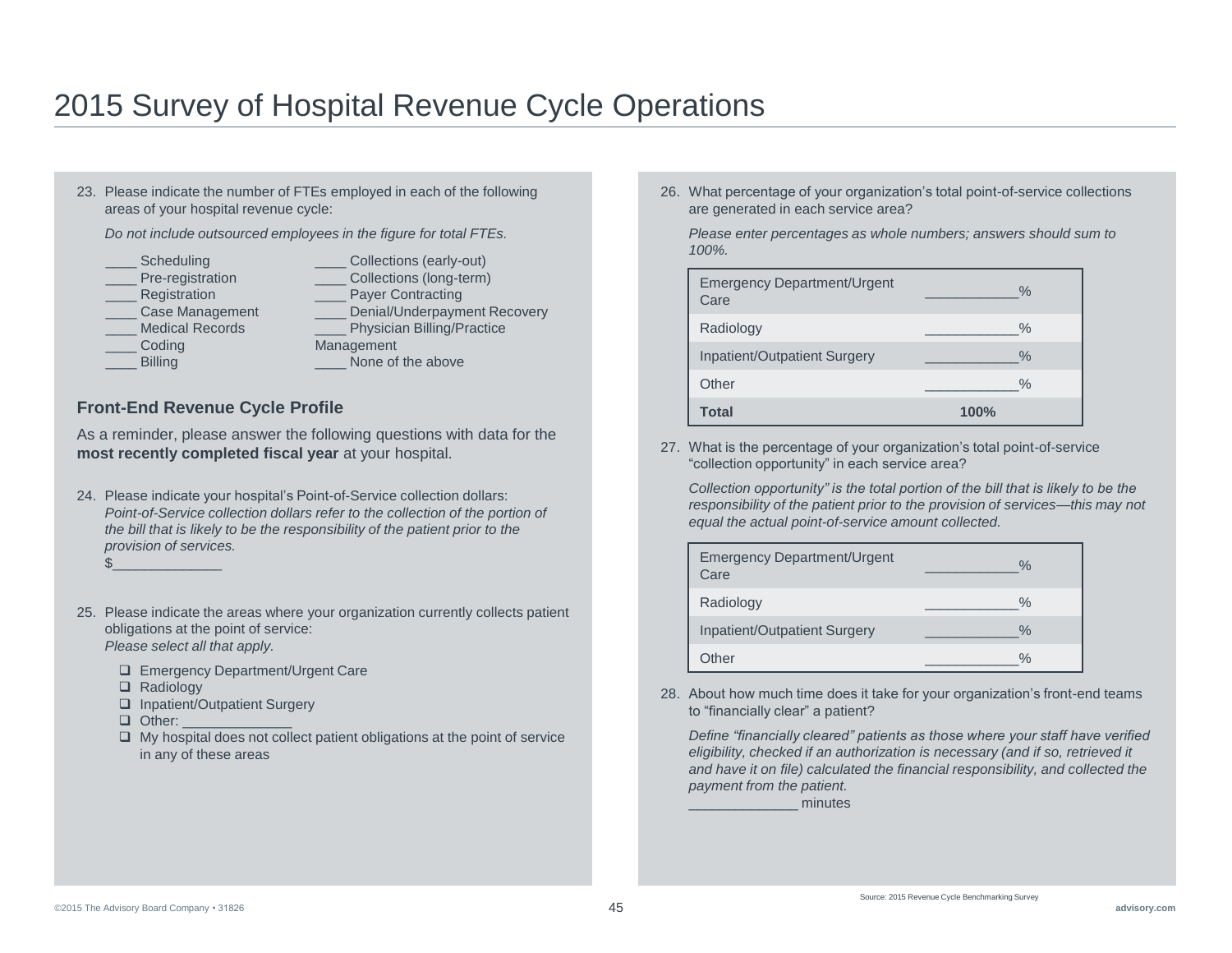#### **Denials Profile**

As a reminder, please answer the following questions with data for the **most recently completed fiscal year** at your hospital.

29. Please provide the percentage of your total initial denials related to the following types of claims:

*Answers must sum to 100%*

| Medicare                | $\frac{0}{0}$ |
|-------------------------|---------------|
| Medicaid                | $\frac{0}{0}$ |
| Managed/Care/Commercial | $\frac{0}{0}$ |
| Self-Pay                | $\frac{0}{0}$ |
| Other                   | $\frac{0}{0}$ |
| <b>Total</b>            | 100%          |

30. Please provide the percent of initial denials related to types of claims: *Answers must sum to 100%*

| Inpatient    | $\frac{1}{2}$ |
|--------------|---------------|
| Outpatient   | $\%$          |
| <b>Total</b> | 100%          |

31. Please provide your hospital's appeal success rate for denials:

*For each payer type, enter a success rate between 0% and 100%*

- a. Medicare: 0%
- b. Medicaid:  $\%$
- c. Managed Care/Commercial:\_\_\_\_\_\_\_\_\_\_\_\_\_\_%
- d. Self-Pay: 30 %
- e. Other: 30

32. Please provide the percentage of your total initial denials attributable to following reasons:

*Answers must sum to 100%.*

| Total                        | 100%          |
|------------------------------|---------------|
| Authorization                | $\frac{0}{0}$ |
| <b>Eligibility</b>           | $\%$          |
| <b>Medical Necessity</b>     | $\frac{0}{0}$ |
| Demographic/Technical Errors | $\%$          |

33. Please indicate the percentage of denial write-offs attributed to the following reasons:

*Answers must sum to 100%.*

| Demographic/Technical Errors | $\%$          |
|------------------------------|---------------|
| <b>Medical Necessity</b>     | $\%$          |
| Eligibility                  | $\%$          |
| Authorization                | $\frac{0}{0}$ |
| Total                        | 100%          |

34. Please estimate the percentage of denial write-offs related to the following type of claim:

*Answers must sum to 100%.*

| Medicare                | $\%$          |
|-------------------------|---------------|
| Medicaid                | $\%$          |
| Managed/Care/Commercial | $\frac{0}{0}$ |
| Self-Pay                | $\frac{0}{0}$ |
| Other                   | $\frac{0}{0}$ |
| <b>Total</b>            | 100%          |